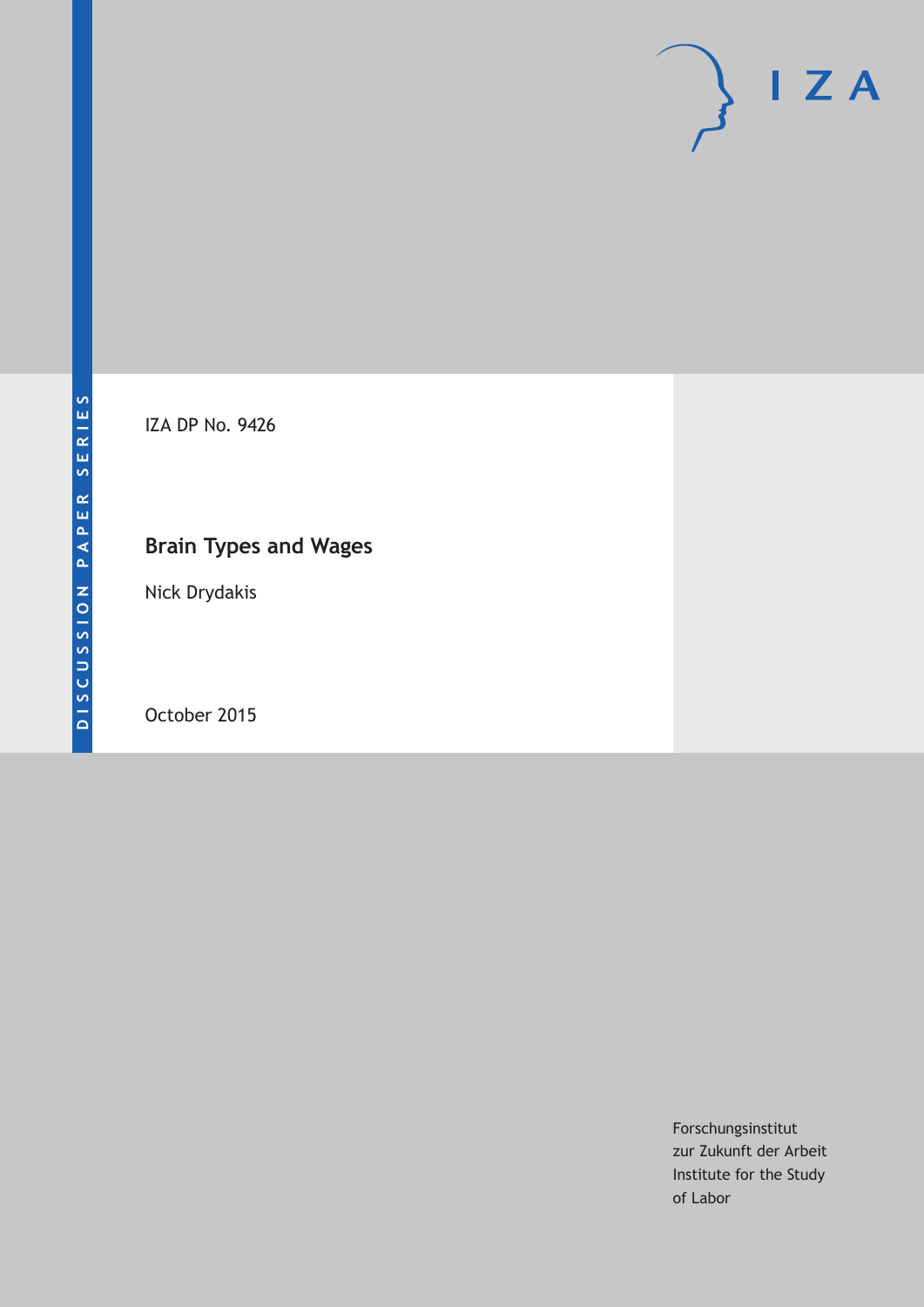## **Brain Types and Wages**

### **Nick Drydakis**

*Anglia Ruskin University and IZA* 

Discussion Paper No. 9426 October 2015

IZA

P.O. Box 7240 53072 Bonn **Germany** 

Phone: +49-228-3894-0 Fax: +49-228-3894-180 E-mail: iza@iza.org

Any opinions expressed here are those of the author(s) and not those of IZA. Research published in this series may include views on policy, but the institute itself takes no institutional policy positions. The IZA research network is committed to the IZA Guiding Principles of Research Integrity.

The Institute for the Study of Labor (IZA) in Bonn is a local and virtual international research center and a place of communication between science, politics and business. IZA is an independent nonprofit organization supported by Deutsche Post Foundation. The center is associated with the University of Bonn and offers a stimulating research environment through its international network, workshops and conferences, data service, project support, research visits and doctoral program. IZA engages in (i) original and internationally competitive research in all fields of labor economics, (ii) development of policy concepts, and (iii) dissemination of research results and concepts to the interested public.

IZA Discussion Papers often represent preliminary work and are circulated to encourage discussion. Citation of such a paper should account for its provisional character. A revised version may be available directly from the author.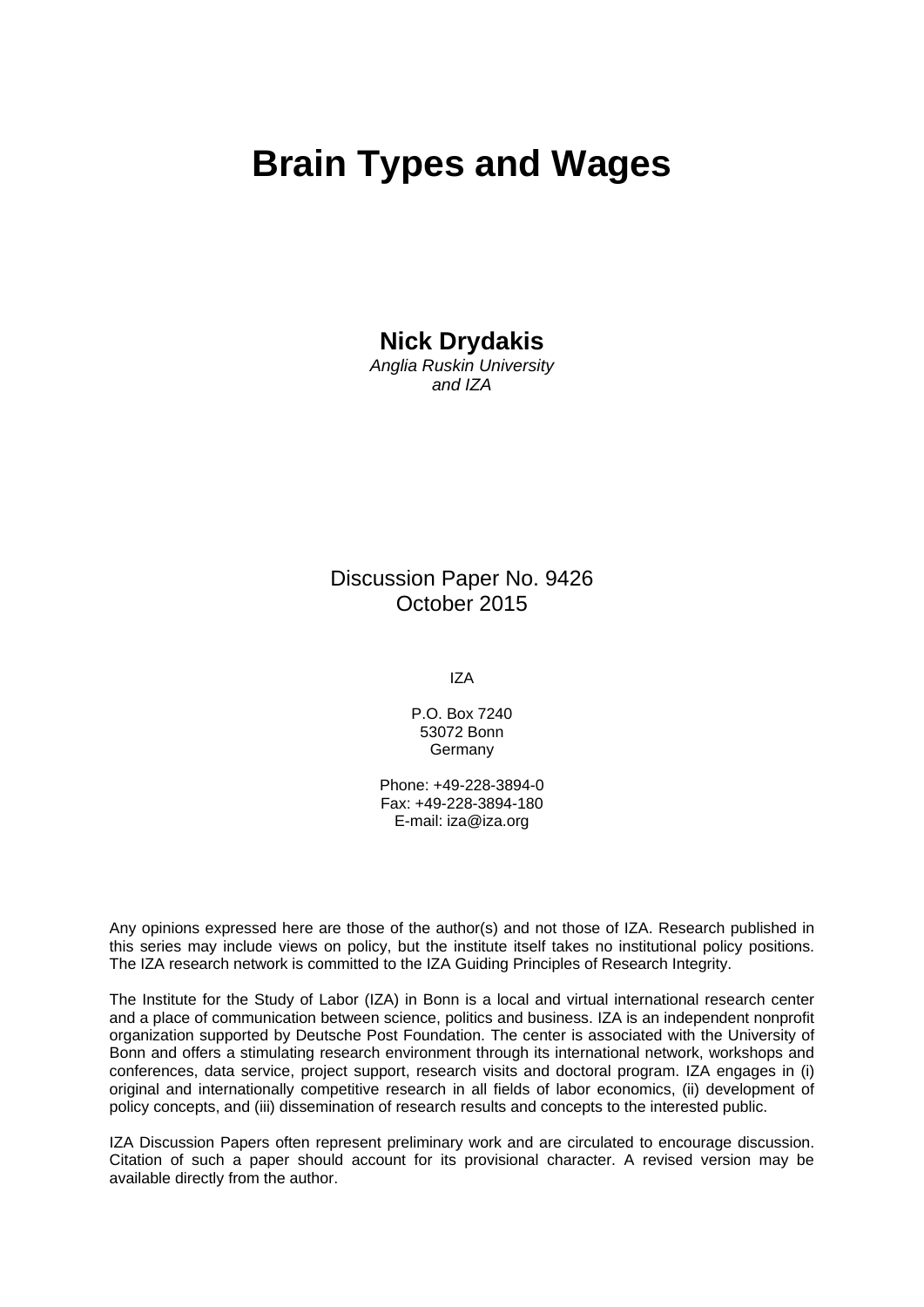IZA Discussion Paper No. 9426 October 2015

## **ABSTRACT**

## **Brain Types and Wages**

We examine the association between brain types and wages using the UK Behavioural Study dataset for the period 2011 to 2013 (four waves). By applying Empathising-Systemising Theory (E-S), the estimations suggest that, for men and women, systemising traits are associated with higher wage returns than empathising traits and that a Type-S brain (*also known as a Male-brain*, entailing greater skills in directing systems) is associated with higher wage rewards than a Type-E brain (*also known as a Female-brain*, entailing more social skills). In addition, wage decompositions suggest that systemising traits can explain greater differences in the assigned gender wage gap compared to empathising traits. Interestingly, the estimations suggest that the wage returns of empathising and systemising traits vary by occupation and that each trait might provide an absolute wage-return advantage in certain occupations. Whilst men and women in certain occupations might face positive wage rewards when they have empathising and systemising traits and work atypical of those common to their gender, it would appear that evaluating individuals' empathising, systemising and brain type is perceived to be important for employees' wage returns.

JEL Classification: J24, J31

Keywords: brain-type, empathising-systemising theory, segregation, wages, wage-gap

Corresponding author:

Nick Drydakis Lord Ashcroft International Business School Anglia Ruskin University East Road Cambridge, CB1 1PT United Kingdom E-mail: nick.drydakis@anglia.ac.uk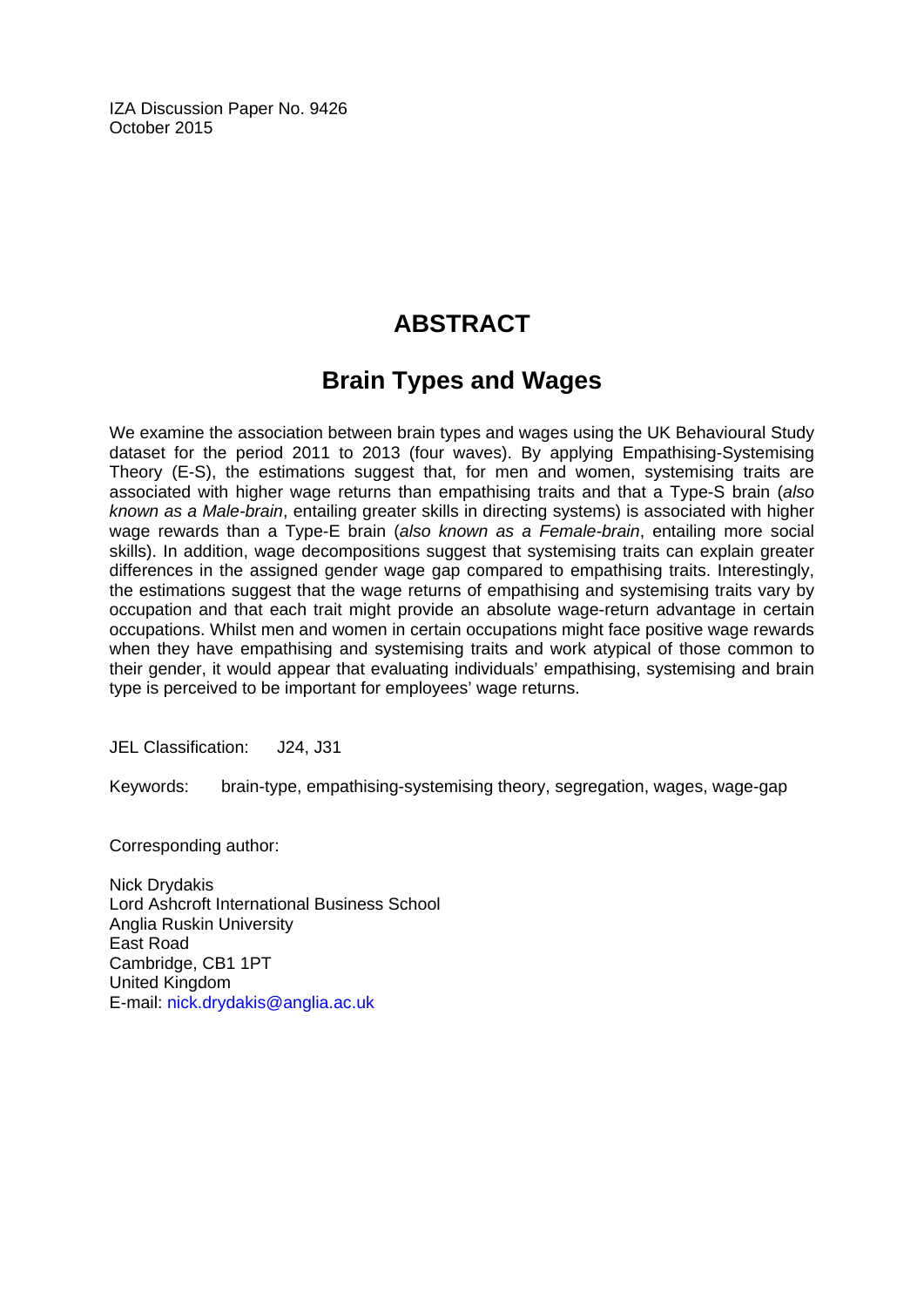#### **1. Introduction and background**

Empirical studies of cognitive development suggest that the human brain develops fundamental cognitive domains that involve agentive and non-agentive causality thinking patterns (Wellman, 1990; Dunbar, 1998; Wakabayashi et al., 2007). Based on this dichotomy, Baron-Cohen et al. (2003) and Baron et al. (2005) have proposed the E-S theory, which hypothesises two independent drives; namely, empathising (E) and systemising (S) drives. Individuals with Type-E brains are better at empathising than at systemising. Individuals with Type-S brains systemise better than empathise, while individuals with Type-B brains have a balanced brain.

Hence, studies suggest that, (i) a Type-E brain corresponds to higher social skills (Baron et al. 2005; Manning et al., 2010; Billington et al., 2007; Nettle, 2007), (ii) a Type-S brain is a style that predicts interests in science and causality (Baron-Cohen et al., 2003; Nettle, 2007; Goldenfeld et al., 2005), and (iii) a Type-B brain entails interests in causality combined with good social skills (Baron et al. 2005; Manning et al., 2010). In the literature, studies suggest that brain types create a selection pressure for individuals' development, one which can affect their cognitive abilities (Dunbar, 1998; Wakabayashi et al., 2012).

In this study, we address for the first time the potential association between systemising and empathising traits and wages in the UK, using the longitudinal 2011-2013 Behavioural Study dataset (four waves) which measures individuals' brain type using the seminal Empathising and Systemising Questionnaires (see Baron-Cohen et al., 2003). Moreover, we investigate how occupations moderate the association between empathising/systemising and wages. We suggest that empathising/systemising traits might interact differently with each occupation and gender. It might also be possible to find potentially interesting patterns from the point of view of labour economics.

While we aim to examine whether systemising/empathising traits could partly explain the gender wage gap, studies from widespread areas of the world nonetheless conclude that women earn lower wages (Blau, 2012). Moreover, studies suggest that women are more likely to have more empathising traits than systemising traits, while men are more likely to have more systemising traits than empathising traits (Baron-Cohen, 2003; Baron-Cohen and Wheelwright, 2004; Hines, 2004; Baron et al., 2005). Considering these patterns, we are particularly interested in evaluating whether systemising and empathising traits could potentially explain part of the gender gap allowing us to provide complement arguments on the phenomenon.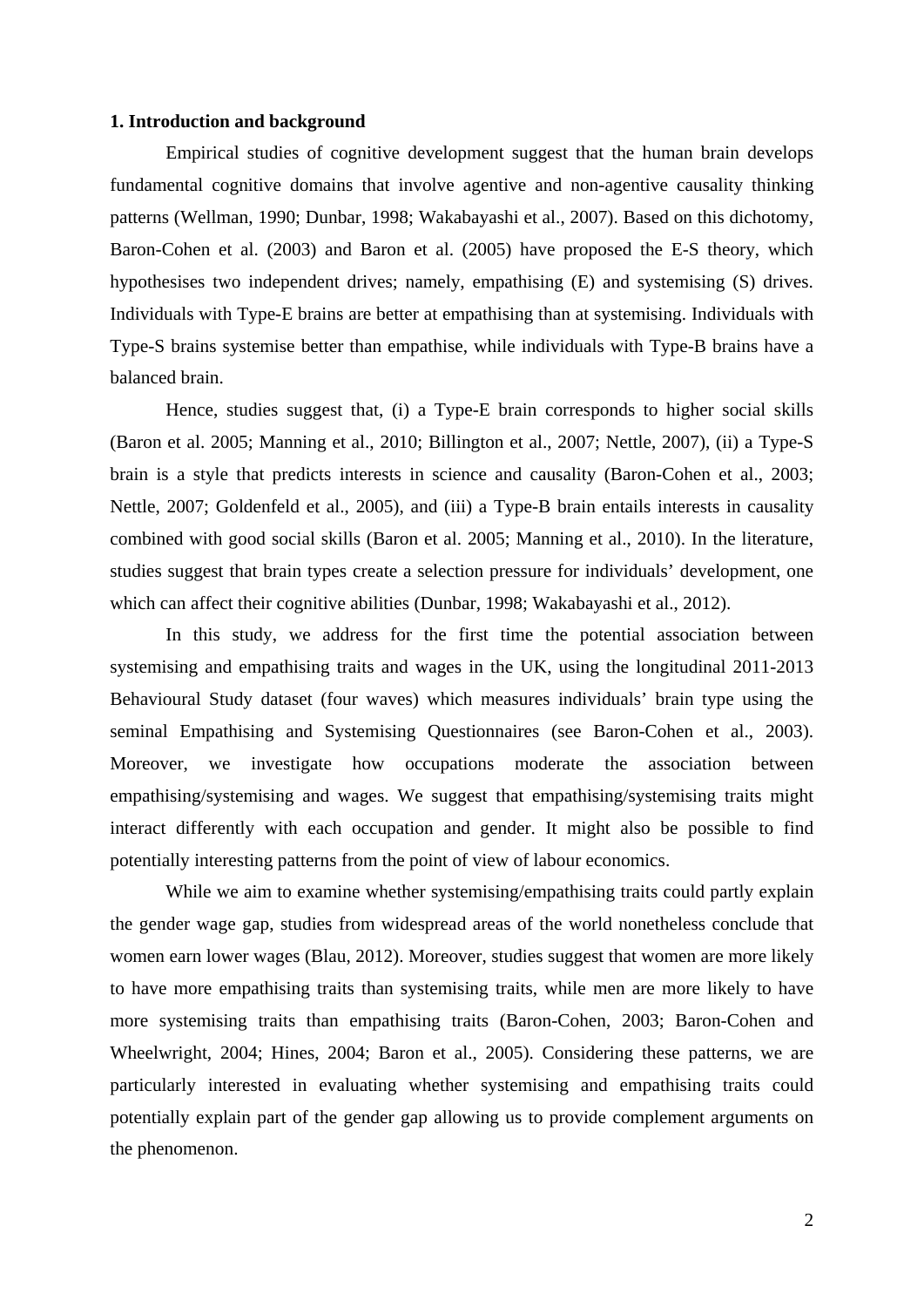In addition, after evaluating systemising's and empathising's wage returns on men's and women's wages we examine whether the three brain types could be differently associated with wages, and whether brain types could be differently associated with men's and women's wages. By offering three comparisons - Type-S brain vs Type-E brain, Type-S brain vs Type-B brain, Type-E brain vs Type-B brain – we will address the potential associations between brain types, wage returns and gender. In doing so we empirically examine the trade-off between empathising and systemising and its impact on wages.

Since economists have yet to utilize the E-S theory (Baron-Cohen et al. 2003) to examine potential wage payoffs based on empathising and systemising drivers, all the aforementioned empirical specifications constitute strengths of this study which contribute to providing a complement to the economic literature on (non)-cognitive traits and skills. Indeed, from an economist's perspective, we might envision empathising and systemising drivers as productivity traits able to influence wages, and/or preferences that affect the subject of education, occupational sorting and so future corresponding wages, and/or as characteristics that result in negative or positive workplace evaluations from colleagues, employers and customers (Heckman, et al., 2006; Mueller and Plug, 2006).

In this study, we adopt an economic viewpoint on systemising and empathising drivers as bundles of attributes that might be valued in the labour market. Although this is an exploratory study, we suggest that systemising and empathising traits might meet the workplace expectations of employees and that these traits might be perceived as human capital characteristics signalling productivity assets for an employee (Heckman et al., 2006).

Moreover, if systemising and empathising traits are found to entail different wage returns, then arguments should be employed to evaluate the potential assigned patterns. In addition, we might suggest that although systemising and empathising drivers might play a role as a determinant of wages, at the same time systemising and empathising traits might affect the education choice and occupational sorting of individuals. It is possible that the field of education and the sorting of individuals with different levels of systemising and empathising into occupations requires different levels of empathy or systems direction (Nettle, 2007; Graddy and Yang, 2010; Wright et al., 2015).

Therefore, employees' preferences might be related to empathising and systemising and it might be possible that these traits influence wages indirectly through field of education and occupational choice processes. For instance, since women are characterised by more empathising traits/skills, and these traits are more valuable in female-oriented jobs - which are less well paid jobs compared to male-oriented jobs - we might suggest that empathy might be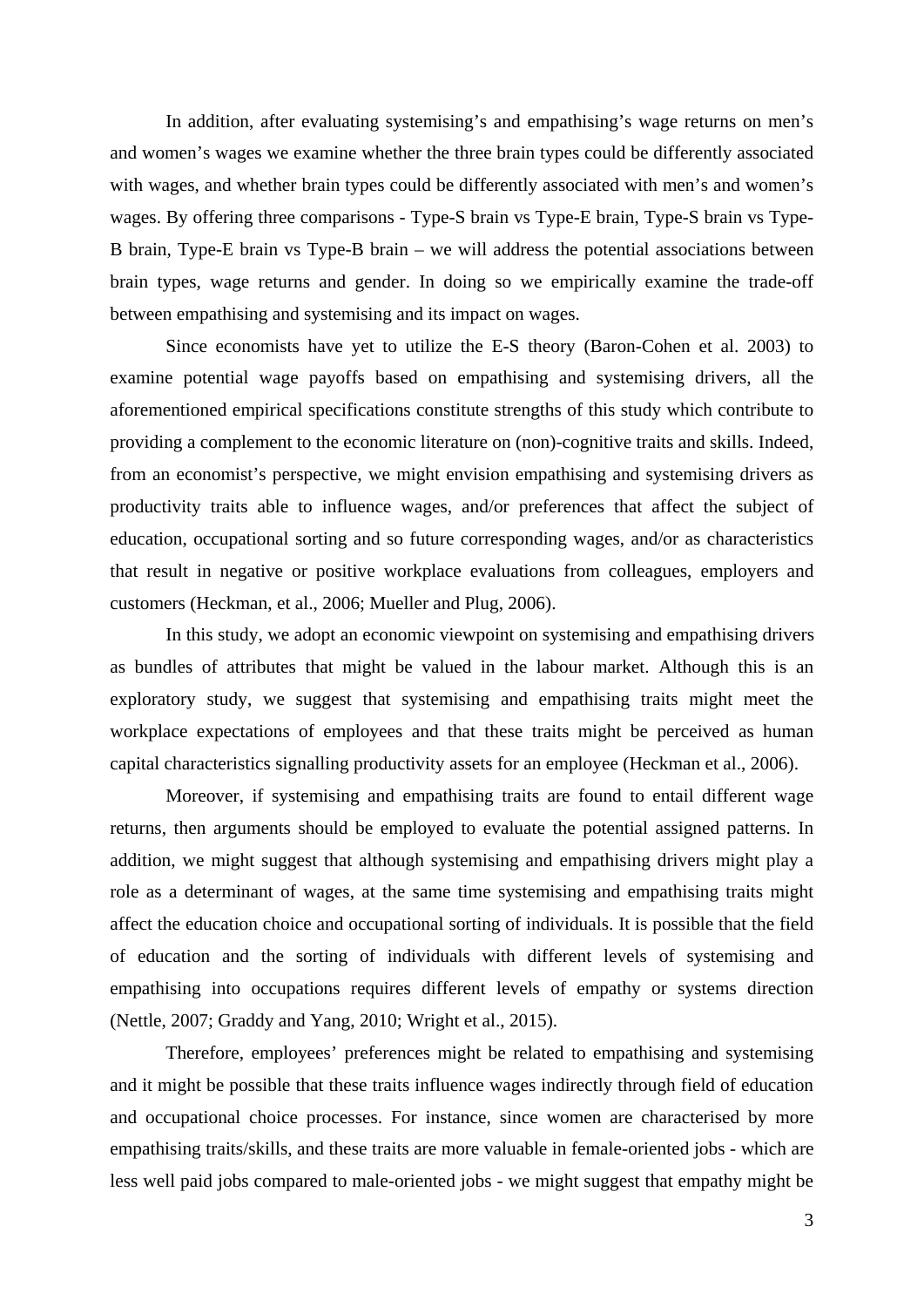associated with wages due to individual occupational shorting (Manning et al., 2010; Graddy and Yang, 2010). Thus, the relation between systemising and empathising and wages might be driven not only by employees' traits but also by their occupational preferences driven in turn by systemising and empathising.

While, differences in wages may be driven by labour market evaluations against people having empathising or systemising traits, either due to tastes or employer uncertainty regarding the productivity and work commitment of individuals possessing certain traits (Becker, 1993; Arrow, 1998). For instance, since men seem generally to have less empathising traits (Baron-Cohen and Wheelwright, 2004), those men characterised by more empathising traits might receive biased evaluations from workplaces for deviating gender typical identities. Comparable arguments might hold for those women who are characterised by gender atypical traits.

With these arguments in mind - i.e. differences in productivity/traits, differences in preferences and a labour market bias, the focus of our study will be on estimating whether men's and women's wage payoffs are associated with empathising and systemising traits and the corresponding brain type.

The panel data estimations will reveal that both empathising and systemising traits are positively associated with wages. However, for both genders, systemising traits are associated with higher wage returns than empathising traits. In the same vein, the estimation will also evaluate whether a Type-S brain is associated with higher wage rewards than a Type-E brain. In addition, the estimations will show that systemising traits can explain greater differences in the assigned gender wage gap compared to empathising traits. Importantly, the estimations will further suggest that empathising and systemising traits of wage returns vary by occupation and that each trait might provide an absolute wage-return advantage in certain occupations. In the meanwhile, the results will suggest that men and women in certain occupations face positive wage rewards when they have empathising and systemising traits and work atypical of those common to their gender. We will conclude that the successful combination of empathising and systemising traits and occupations might be associated with higher payoffs.

The rest of the paper is organised as follows. The next section presents an overview of the E-S theory and its implications. Section 3 describes the dataset and variables. Section 4 presents the estimation framework. Section 5 offers the descriptive statistics, while Section 6 presents the study's estimations. The last section offers a discussion and concludes the paper.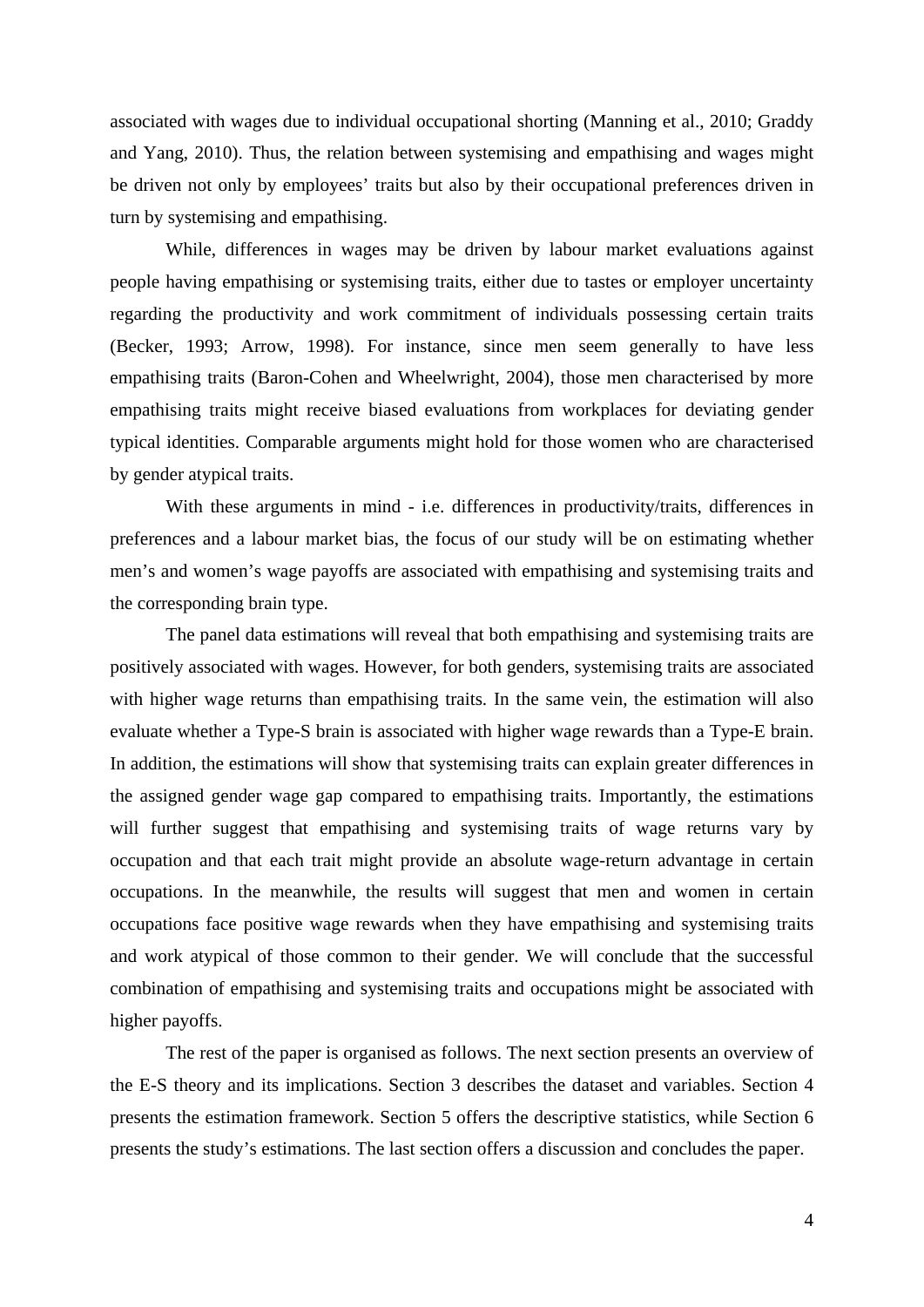#### **2. Empathising, systemising and brain types**

Baron-Cohen et al. (2003) have developed a concept of cognition that proposes the interplay of two major dimensions: empathising and systemising. Every human being is considered to dispose of both dimensions, but normally on a different level for each. E-S theory categorises individual brain types as Type-S when empathising traits are lower than systemising traits, Type-E when systemising traits are lower than empathising traits, or Type-B (i.e. balanced brain) when systemising traits equal empathising traits. Empathising and systemising are very different types of processes. The former is of great importance in the ability to address the interaction between systems and users, the latter is equally important in constructing and understanding systems (Baron-Cohen et al., 2005).

Empathising attempts to identify and respond to the thoughts and emotions of other people by inferring their mental states and responding to them with an appropriate emotion (Baron-Cohen et al., 2003). Moreover, empathising corresponds to the consciousness of the mental world and has both a cognitive and an affective component (Baron-Cohen and Wheelwright, 2004). The cognitive component involves understanding another person's thoughts and feelings and is also referred to as "using a theory of mind" (Wellman, 1990). The affective component of empathising involves an emotional response that arises as a result of the comprehension of another individual's emotional state (Eisenberg, 2002).

Empathising is held to be humans' most powerful way of understanding and predicting the social world (Baron-Cohen et al., 2005). Those who score high in empathy have larger circles of friends and more individuals they can turn to for social support compared to low scorers (see, Manning et al., 2010). Arts and humanities students tend to be characterised by Type-E brains (Billington et al., 2007). Nettle (2007; 2006) estimates that Type-E brain traits have a high positive correlation with agreeableness and a moderate positive correlation with extraversion dimensions in the Big Five factor model of personality (Costa and McCrae, 1992). Importantly, the origins of a Type-E brain are attributed to sexually dimorphic abilities in domains such as theory of mind, while personality differences, in contrast, are usually explained in terms of affective systems (Nettle, 2007; Baron-Cohen et al., 2003). However, the proposition that cognitive research, theory of mind and personality theory converge on a similar construct for evaluation proves to be a novel prediction (see, Nettle, 2007).

Conversely, systemising is driven to analyse, construct and control rule-based systems (which can be mechanical, natural, abstract or other). Systemising corresponds to the consciousness of the physical world and tries to understand any system that is deterministic,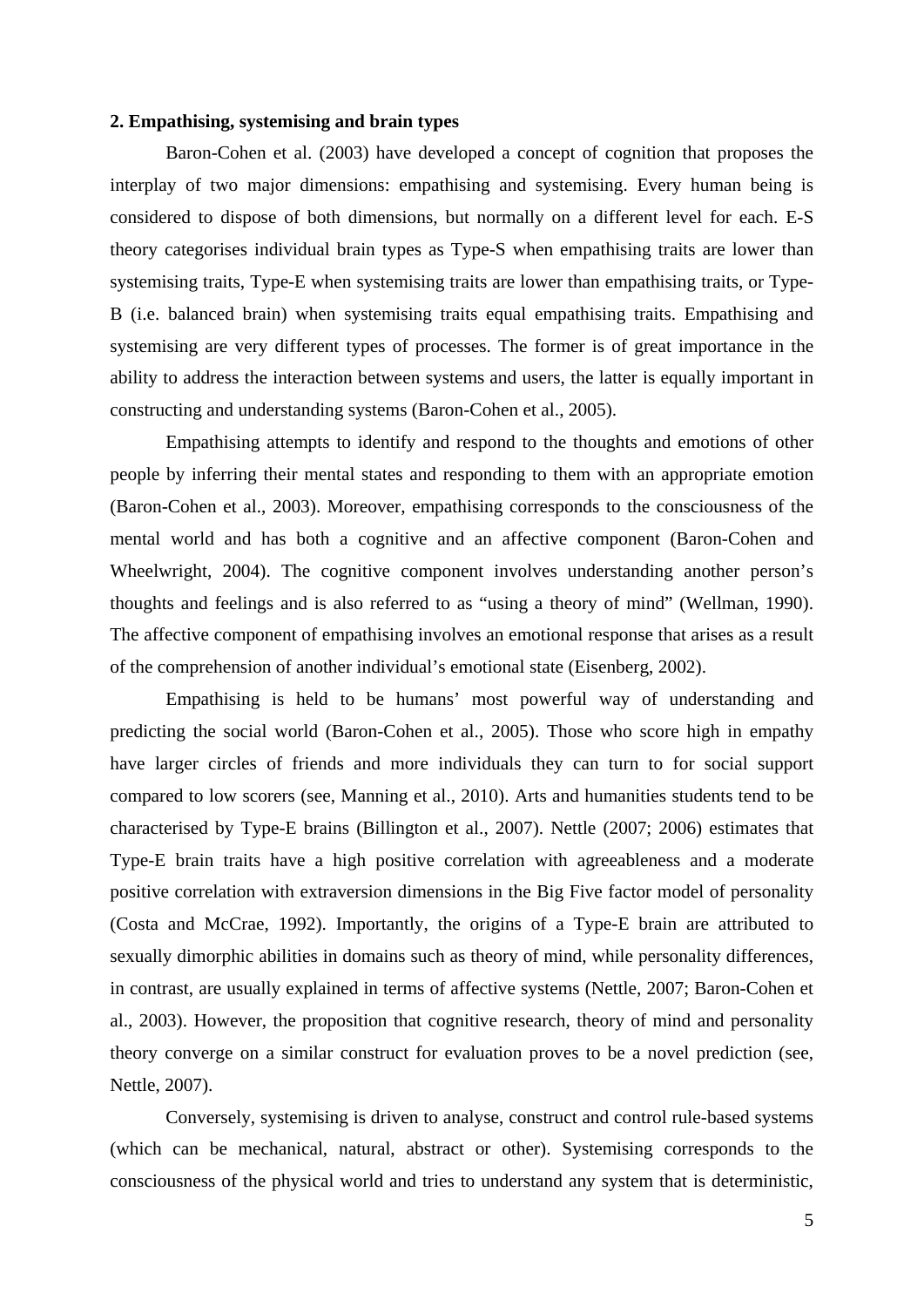law-like and bounded (Billington et al., 2007). Systemising is not only used to predict the behaviour of systems but also to control them, and it has been explicitly linked to talent and interests in the fields of science, mathematics, engineering and economics (see, Graddy and Yang, 2010; Summers, 2005; Billington et al., 2007). Nettle (2007; 2006) finds that Type-S brains are weakly positively correlated with the openness and conscientiousness dimensions in the Big Five factor model of personality (Costa and McCrae, 1992). However, studies suggest that a Type-S brain has abundant unique variations compared to the Big Five-factor model of personality and that a Type-S brain is not easily reducible to existing personality constructs (Nettle, 2007; 2006).

While, individuals with a Type-B brain (balanced brain) may be able to draw on the strengths of both empathising and systemising traits depending upon a given situation (Baron-Cohen et al., 2005), interests in science and causality combined with social skills may describe individuals with a Type-B brain (Baron-Cohen et al., 2003; Nettle, 2007; Goldenfeld et al., 2005). In addition, studies indicate that individuals whose systemising is normal or even hyper-developed, but whose empathising is hypo-developed, are an extreme of Type-S. Based on the work of Baron-Cohen et al. (2005), people with an extreme type of Type-S brain may be talented systemisers, but at the same time, they may be mind-blind, possessing lower emotional intelligence. In contrast, individuals who have normal or even hyper-developed empathising skills while their systemising skills are hypodeveloped may be system-blind (Baron-Cohen, 1995; Baron-Cohen et al., 2003).

To test the E-S theory, scientists use the Empathising and Systemising Questionnaire (see Baron-Cohen et al., 2003; Baron-Cohen and Wheelwright, 2004; Nettle, 2007). Each one of the questionnaires was comprised 60 questions. The empathising (systemising) questionnaire was comprised of 40 questions assessing empathising (systemising) and 20 filler control items. Approximately half of the items were worded to produce a "disagree" response and half were worded to produce an "agree" response for the systemising (empathising) items. This construct aims to avoid a response bias either way. Furthermore, items were randomised.

The systemising questionnaire included systematic approaches towards various other life-world domains, such as items concerned with systemising cognition in various domains of everyday life, including dealing with maps, reading books about technology, playing games and being fascinated by how machines work. In contrast, the empathising questionnaire included approaches concerned with empathising cognitions, such as caring for other people, predicting how one will feel and working out what another person might want to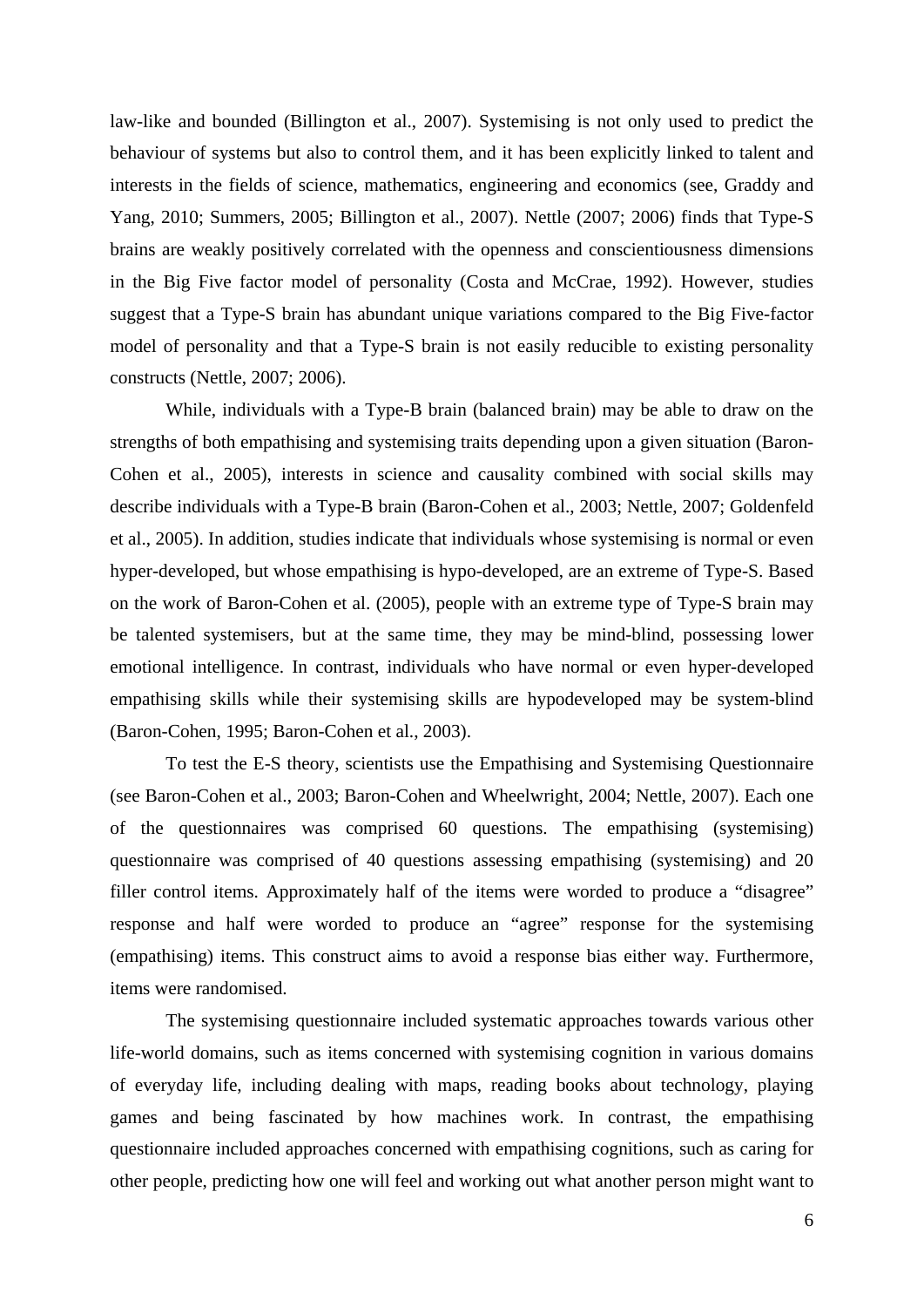talk about. An individual scored 2 points if he/she strongly displayed a systemising (empathising) response, 1 point if he/she slightly displayed a systemising/empathising response, and zero in all other cases (Baron-Cohen and Wheelwright, 2004).

Almost all of the studies estimate that men score significantly higher than women on the systemising questionnaire, while men score significantly lower than women on the empathising questionnaire (Nettle, 2007). As a result, a Type-S brain is also called a Malebrain, while a Type-E brain is also called a Female-brain. This claim only applies on average; thus, there will always be individuals who are atypical for their gender (Billington et al., 2007). Importantly, systemising and emphasising drives compete neutrally in the brain (Goldenfeld et al., 2005). This observation suggests that, overall, neither gender is superior (Goldenfeld et al., 2005). Moreover, this suggests that women's relatively high empathising scores compensate for their less-developed systemising scores, and conversely, that men's high systemising scores compensate for their less-developed empathising scores (Goldenfeld et al., 2005).

The evidence for women possessing a Type-E brain type is reviewed by scholar reports (see Baron-Cohen et al., 2005; Manning et al., 2010; Billington et al., 2007) and includes the findings that women are better at decoding non-verbal communication, picking up subtle nuances from tone of voice or facial expression, or judging a person's character. When 1-day-old babies are presented with either a live face or a mechanical mobile, girls spend more time looking at the face, whereas boys prefer the mechanical object. Women score higher in social sensitivity, emotion recognition and verbal fluency, and they are more likely to play with dolls as children (see Baron-Cohen et al., 2005).

The evidence for men's Type-S brain type includes the findings that mathematics, physics and engineering, which all require a high degree of systemising skills, are largely male-dominated fields (Baron-Cohen et al., 2005; 2003). Men are more likely to play with mechanical toys as children, and male adults score higher in engineering and physics problems (Baron-Cohen et al., 2005; 2003). In addition, differences favouring men are seen in the mental rotation test, spatial navigation and map reading, as well as in targeting (Baron-Cohen et al., 2005). Although these differences arise from experiential factors, experiments in animals suggest a biological foundation (see Baron-Cohen et al., 2005; Baron-Cohen et al., 2003). Prenatal testosterone appears to produce sex differences in the neural structure and function of the brain that might last a lifetime (Baron-Cohen et al., 2005) and higher prenatal testosterone seems to be associated with higher systemising and lower empathising (Baron-Cohen et al., 2004).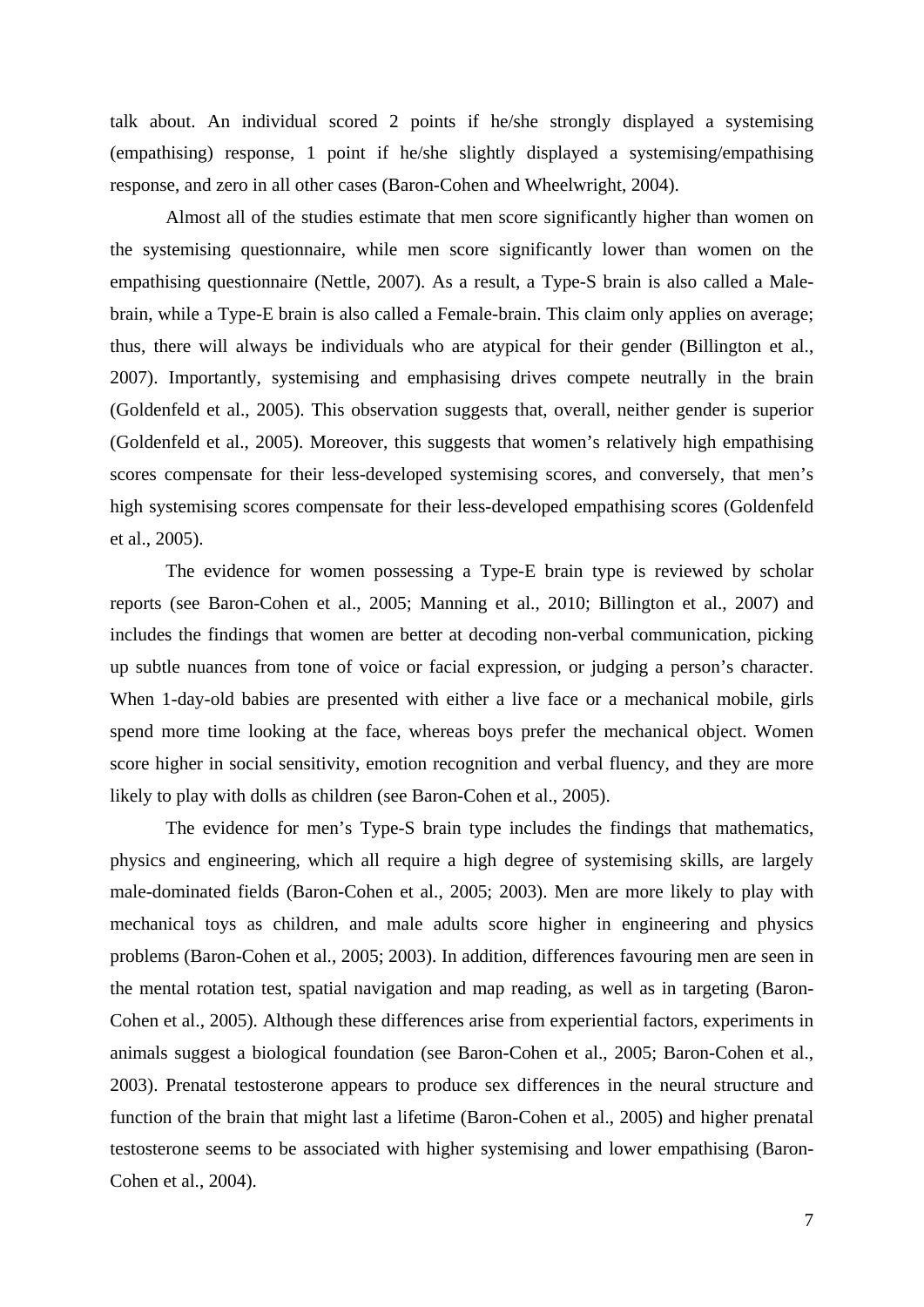#### **3. Data collection and variables**

The current research was administered as part of the Longitudinal Labour Market Study (LMS) at Anglia Ruskin University in the UK. The outcome of this study is the construction of the ongoing Behavioural Study dataset. The data gathering strategy was designed as follows. In October 2011 (first wave), 600 questionnaires per each UK region (12 regions) were sent to random addresses (7,200 questionnaires in total) identified using a lottery address generation software. The survey contained information regarding several demographic, socioeconomic and (non)cognitive questions.<sup>1</sup> The Empathising and Systemising Questionnaires were included amongst the questions, (Baron-Cohen et al., 2003). The cover letter kindly asked one member of the household to participate in the university study, which would be repeated every semester. Instructions were provided, and we asked that participants be between 18 and 65 years of age and not students (for these restrictions, see also Shin and Solon, 2011 and Ziliak et al., 2011). The cover letter provided information regarding the names and contact details of each member of the research team and welcomed any communication for further clarifications. Meanwhile, pre-paid envelopes for each region were provided.

To secure anonymity, the following guidelines were provided: participants were not to identify their names either on the questionnaire or on the pre-paid envelope. In each questionnaire, a code and an address were assigned, and once a completed questionnaire was received by the research team, the next questionnaire was mailed to the participant in April 2012 (second wave), October 2012 (third wave) and in April 2013 (fourth wave). At the end of each questionnaire, participants had the chance to evaluate whether they had experienced any unpleasant emotional experience during their participation in the study. In none of the cases did we receive such a complaint.

Apart from empathising and systemising traits, and brain types, the variables used to explain the formation of wages in the current study are those most frequently used in socioeconomic studies (Lemieux, 2006; Triventi, 2013). These variables are an individual's age, ethnicity, health status and level of higher education. In addition, there was also consideration an individual's years of actual work experience, their occupations, senior appointments and promotion in the previous semester, as well as regions and time effects.

The controls for human capital ensured that we are able to capture more easily the potential additional association of empathising/systemising on wages. Moreover, in checking

1

<sup>&</sup>lt;sup>1</sup> Each questionnaire required approximately 15 to 20 minutes to be completed.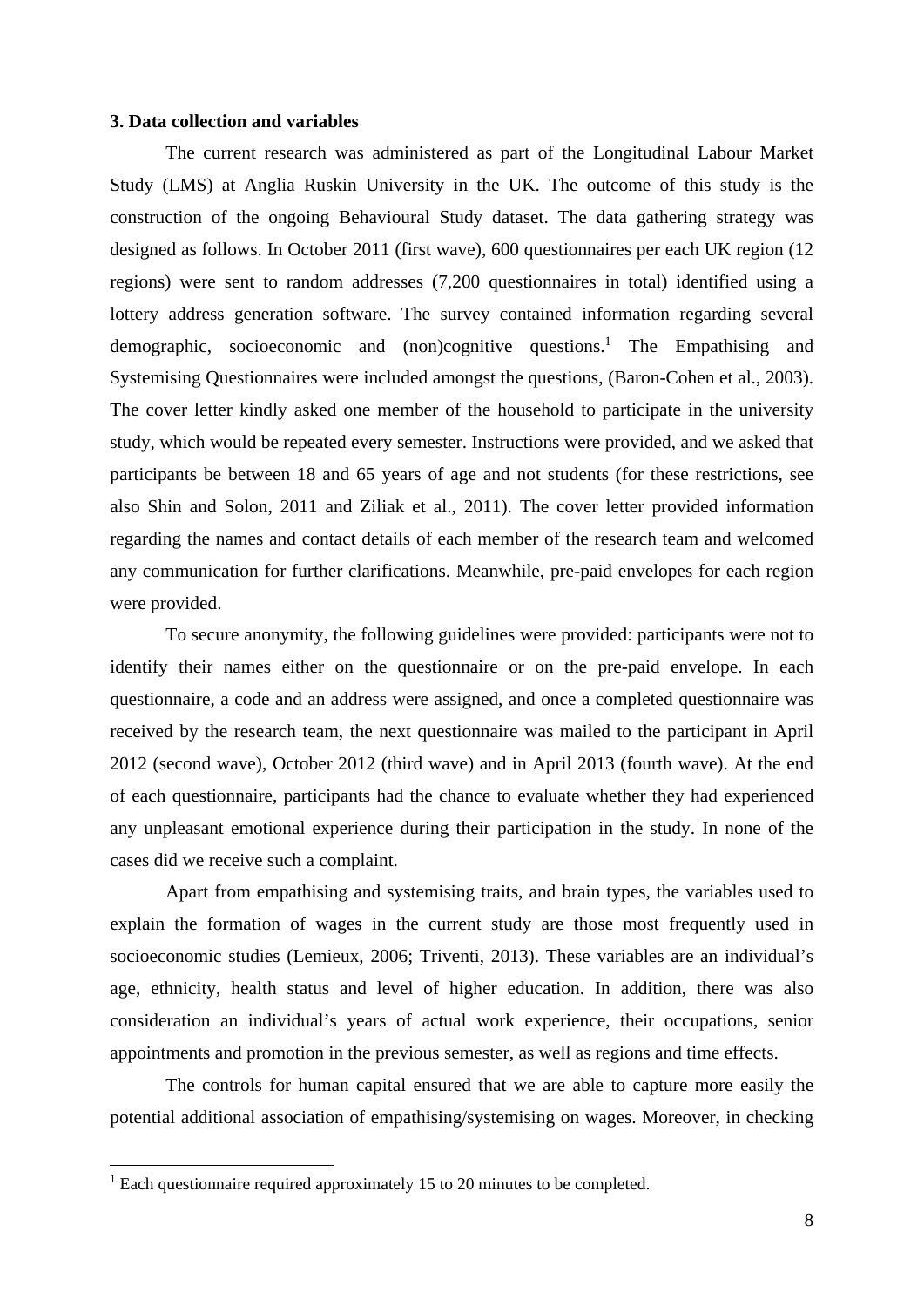for occupations we attempt to control for the unobserved association of occupational decisions/sorting and heterogeneity in regard to the phenomenon under consideration. Moreover, systemising and empathising drivers are said to be determined biologically, even prenatally and to be quite stable over time (Auyeung et al., 2006; Baron-Cohen and Wheelwright, 2004). However, in checking for the possibility that one might hold a senior appointment in her/his current job, we might be able to check for the possibility that higher (lower) systemising traits are driven by senior appointments (lack of senior appointments) and the corresponding higher (lower) wages of this status. Thus, a potential channel of causality; i.e. from senior appointment/higher wages to more systemising might be perceived to have been verified. In the same vein, in checking for those who got promotion in the previous semester, we will attempt to deal with relevant endogeneity patterns that might impact on the aims of this study.

In this study, the combined effect of a random effect modelling and a large number of key controls will enable us to offer an indication of the association between of empathising/systemising drivers and wages. Appendix I offers the details of the coding of the variables.

#### **4. Estimation strategy**

The 2011-2013 Behavioural Study dataset enables us to use random-effect models, as performed by Dustmann et al. (2007) to deal with potential unobserved heterogeneity and causality. Cross-sectional analysis may suggest a relationship between empathising/systemising drivers and wages. However, in practice at least some of the crosssectional difference is likely to be attributable to unobservable heterogeneities and/or causality. Random effect models which consider several periods can capture unobservable heterogeneities and verify whether changes in empathising/systemising coincide with changes in wages. Moreover, by utilising random effect models we can include time invariant characteristics in the regression stage, such as ethnicity, health status, education and occupations that might be partially associated with wages.

For the working men and women, the traditional wage model is given by:

$$
ln W_m = X'_m b_{1m} + E'_m b_{2m} + S'_m b_{3m} + u_m
$$
\n(1)

$$
ln W_f = X_f' b_{1f} + E_f' b_{2f} + S_f' b_{3f} + u_f
$$
 (2)

where W is a vector of wages, X is a vector of individual characteristics (i.e. ethnicity, education, health etc.), E measures empathising traits (continuous variable), S measures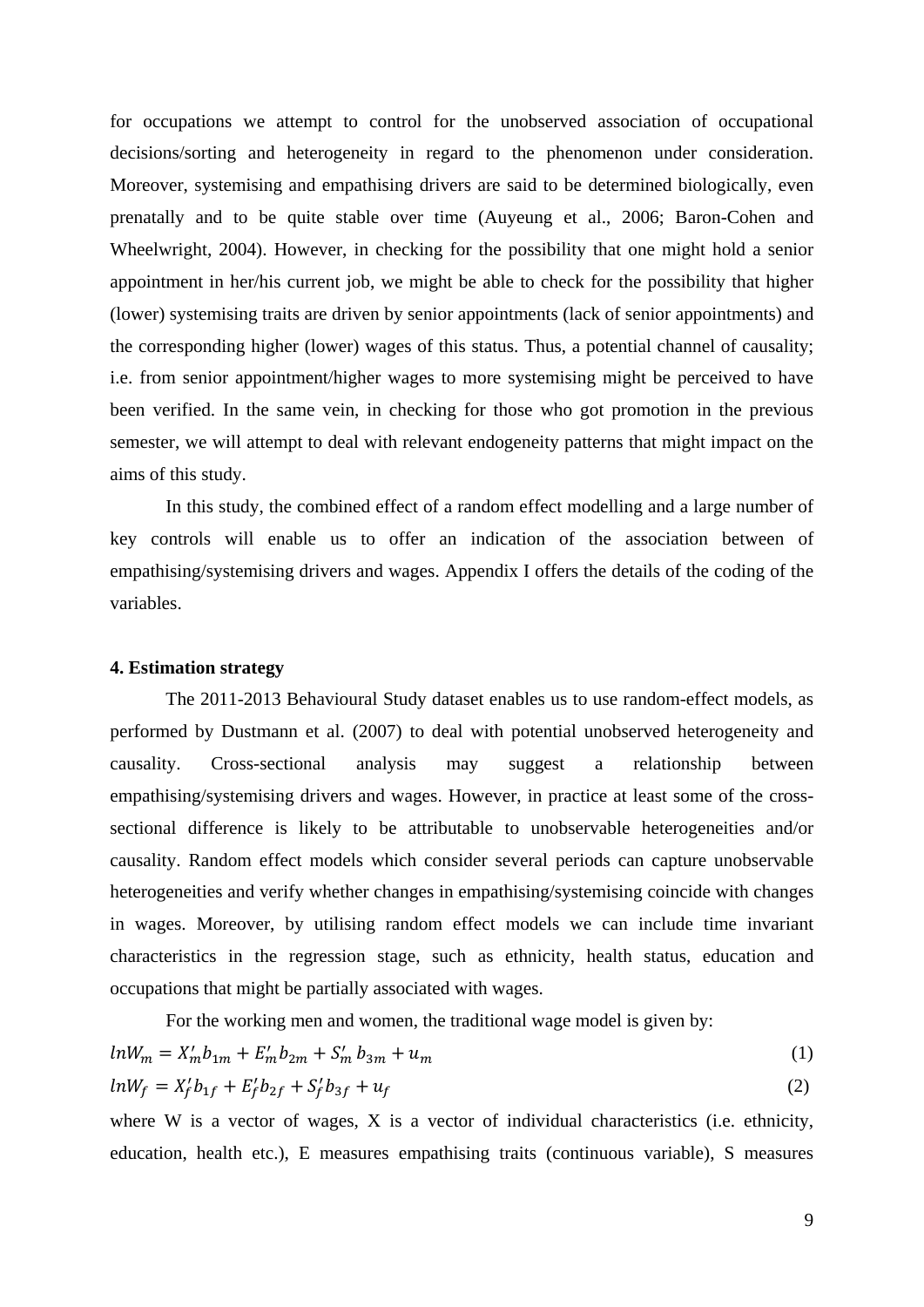systemising traits (continuous variable), and m and f refer to men and women, respectively. The error terms,  $u_m$  and  $u_f$ , are independent and identically distributed.

In reality, several unobservable variables can genuinely influence wages; thus, a random effect model (Dustmann et al., 2007) can be employed to address this issue:

$$
lnW_{it} = X'_{it}b_{i1t} + E'_{it}b_{i2t} + S'_{it}b_{i3t} + A'_{i}g_{i} + u^{*}_{it}
$$
\n(3)

The longitudinal observations enable the inclusion of term A, which is the unobservable component of an individual's (i=m,f) characteristics, while t measures time and  $u_{it}^*$  is the error component that varies over both individuals and time. Although a fixed-effect model is an alternative possible specification, a Hausman test reveals that this alternative is not supported by the data and that a random-effect model is therefore preferred.

In addition, the wages of those who choose to work may not necessarily give valid estimates of the potential wages of those who did not work by estimating a labour force participation equation. In view of this fact, we will construct an Inverse Mills Ratio term  $(\lambda)$ that serves as a statistical correction for the wage equation  $(\ln W)$ . To help the identification of the labour force participation model, the highest educational attainment of the respondent's father is included in the participation equation (vector C). The expanded wage equation takes the following form:

$$
ln W_{it} = X'_{it} b_{i1t} + E'_{it} b_{i2t} + S'_{it} b_{i3t} + A'_{i} g_{i} + \lambda'_{i} (C_{i}) + u^{*}_{it}
$$
\n
$$
\tag{4}
$$

In the analysis of the relevant results, we present and evaluate the predicted effect of a one point rise in the specified variable (from the mean value for continuous variables and from zero to one for the dummy variables) on wages, with other regressors evaluated at the sample means. In all the specifications, sandwich estimators are used to compute the robust standard errors.

We run separate regression per gender to allow this to study the wage formation based on empathising and systemising without the confounding effect of gender bias. In addition, to distinguish between empathising, systemising and human capital, and so also to test the robustness of our estimations, the regressions outcomes are reported sequentially. The first includes the individual's age, ethnicity, health status, time and region effects, followed by additional covariates that capture human capital and expertise indexes such as higher education, actual working experience, occupational sorting/heterogeneity, senior appointments and promotion.

We should notice that, in all specifications, both empathising and systemising indexes are included. Thus, the estimations to be presented provide the average association between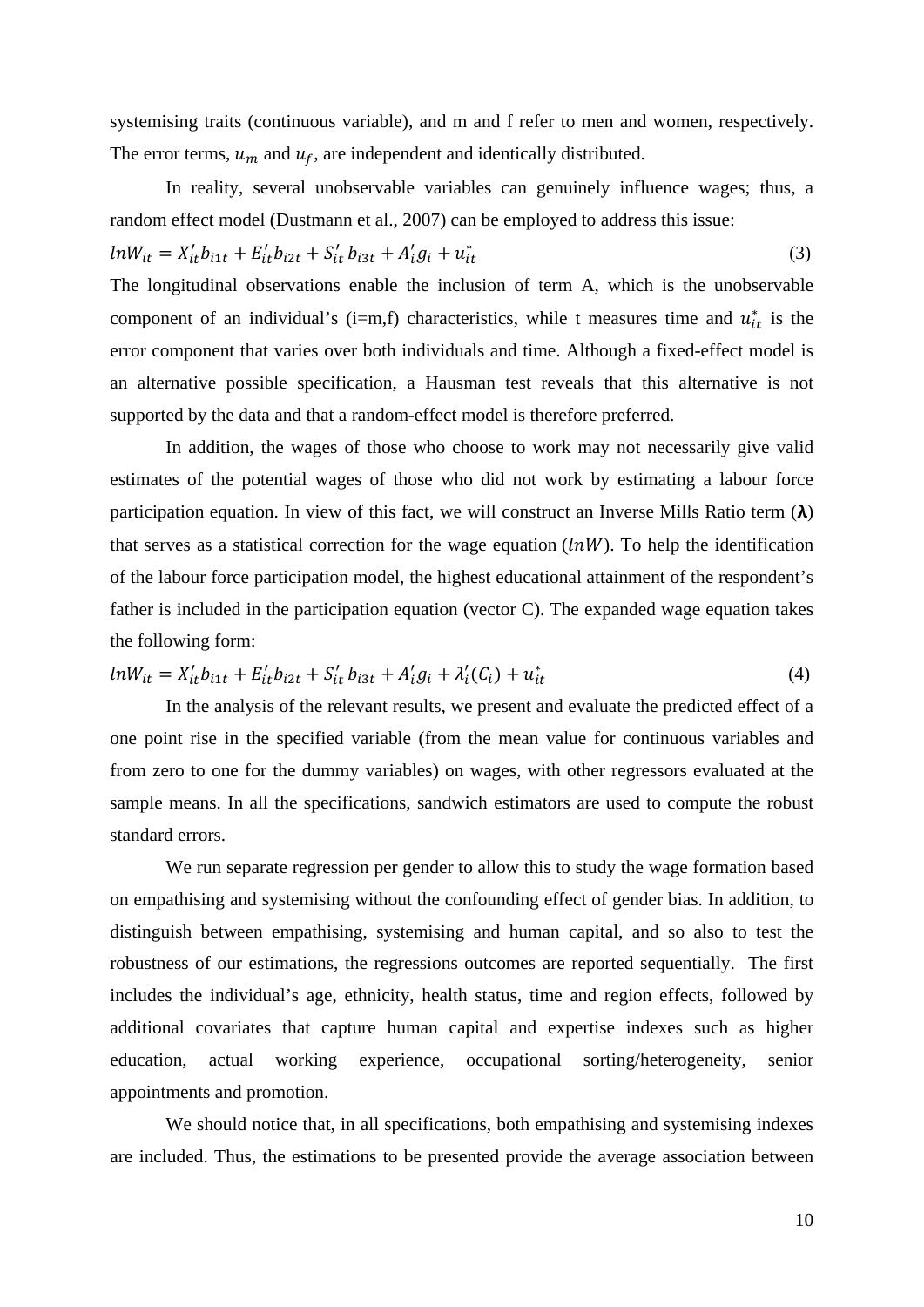empathising/systemising and wages having considering important inter-relations between empathising and systemising. In addition, in order to evaluate whether empathising and systemising traits could partly explain the gender wage gap, the usual Oaxaca (1973) type wage decomposition is performed where the wage differential is decomposed into three components: (i) a part that is due to different productivity characteristics; (ii) a part explained by selectivity bias; and (iii) a part that is due to differences in parameters that reward men and women.

Moreover, in the current study, after evaluating the association between empathising, systematising and wages, we offer additional full-informed estimations by examining the association between the three brain types and wages. By focusing on those cases where employees have either a Type-S or a Type- E brain (and utilising the corresponding dichotomous variable: 1=Type-S brain, 0=Type-E brain) we will empirically examine which brain type is associated with higher wage rewards. In the same vein, focusing on those cases where employees have either a Type-S or a Type-B brain  $($ ; 1=Type-S, 0=Type-B) we can then offer comparable estimations. Similarly, focusing on those cases where employees have either a Type-E or a Type-B brain (; 1=Type-E, 0=Type-B) additional evaluations on brain types rewards are also to be performed. In so doing, the patterns presented will demonstrate the nature of the multifaceted relationships and the need to explore them carefully.

In the next section, the descriptive statistics of the variables will be presented, followed by the correlation matrix analysis and the regression analysis.

#### **5. Descriptive statistics and correlation analysis**

The average response rate for the period 2011-2013 was 63.2%. We dropped questionnaires from self-employed individuals and questionnaires with missing data (10.8%). The total base sample size for the period as a whole is an unbalanced panel of approximately 7,339 person-wave observations for men (45.2%) and 8,895 person-wave observations for women (54.7%). In Table 1 we offer the longitudinal descriptive statistics while, for clarity, in Appendix II, Tables A and B we offer the descriptive statistics for each one of the four waves.

As shown in Table 1, the average age for men is 33.0, while for women it is 35.4 years. The vast majority for both genders are White-British (82%). Men face lower probabilities of having health limitations or disabilities compared to women (12.4% versus 18.3%, respectively). Moreover, men in the sample have a slightly lower probability of holding a higher education degree compared to women (30.0% versus 31.4%, respectively).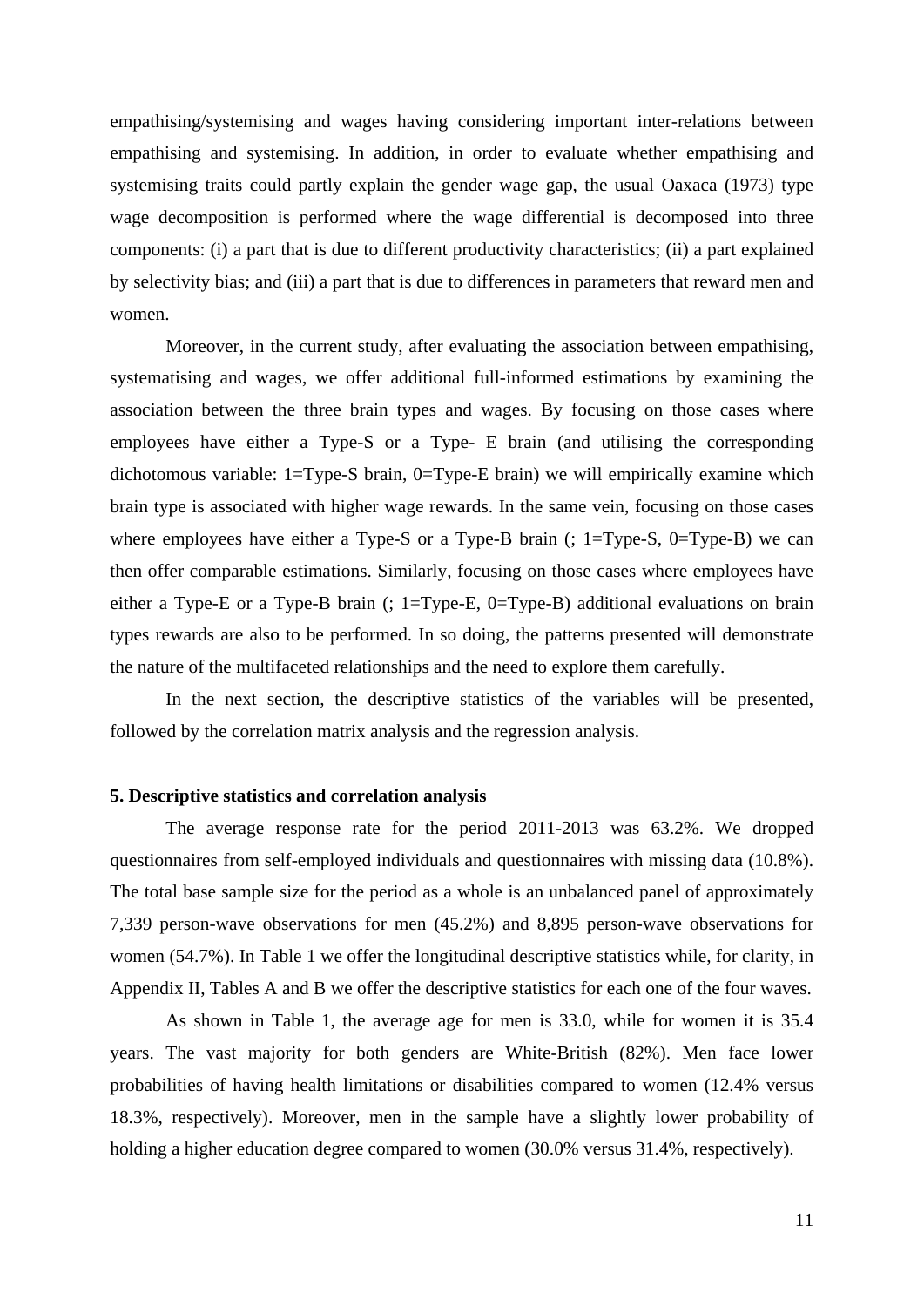Regarding employment patterns, men in the sample are more likely to be employed than women (76.1% versus 66.5%, respectively). In addition, men have less probability of being inactive compared to women (15.6% versus 24.3%, respectively). Furthermore, men have more years of actual work experience than women (11.9 versus 8.0, respectively), while men receive higher annual wages pro-rata compared to women (£32,987.6 versus £26,614.3, respectively). In addition, men work more hours every week than women (41.2 versus 37.7, respectively).

In the current study, the employed individuals were grouped into nine occupations, where we can observe differences between genders. For instance, the men in the sample are more likely to work in IT administration, engineering, banking and consultancy than women. In contrast, women face a higher probability of working in education (primary), social care and sales compared to men. Meanwhile, regional variation in participation rates also exists.

#### **[Table 1]**

In regard to the empathising  $(E)$  and systemising  $(S)$  questionnaire results, the patterns are comparable to those of other studies (Baron et al. 2005; Nettle, 2007). That is, men possess more systemising traits than empathising traits (47.3 versus 39.2, respectively). In contrast, women possess more empathising traits than systemising traits (42.6 versus 28.4, respectively). In terms of brain-type percentages, 30.2% of men in the sample have a Type-E brain (i.e., E>S), while 48.2% of women have a Type-E brain. In addition, 47.2% of men have a Type-S brain (i.e., S>E), while 15.5% of women have a Type-S brain. Moreover, 22.4% of men have a Type-B brain (i.e., S=E), while 36.10% of women have a Type-B brain. The longitudinal dataset provides us with a unique advantage in examining the individuals' variation in brain types conditional on time. In Table 2, we present the variations in the empathising and systemising indexes, as well as variations in the brain types and annual wages for the employed population, separately for each of the four waves. The outcomes suggest that, although wages increase with time, differences in individuals' empathising and systemising skills, as well as in brain types, were not observed. These outcomes hold for both genders.

#### **[Table 2]**

 In Table 3, we offer the correlation matrix results for the employed individuals (Maadooliat et al., 2013). We observe that annual wages are positively correlated with men, suggesting that men earn higher wages in every occupation compared to women. In addition, we observe that systemising traits are negatively correlated with empathising traits. All the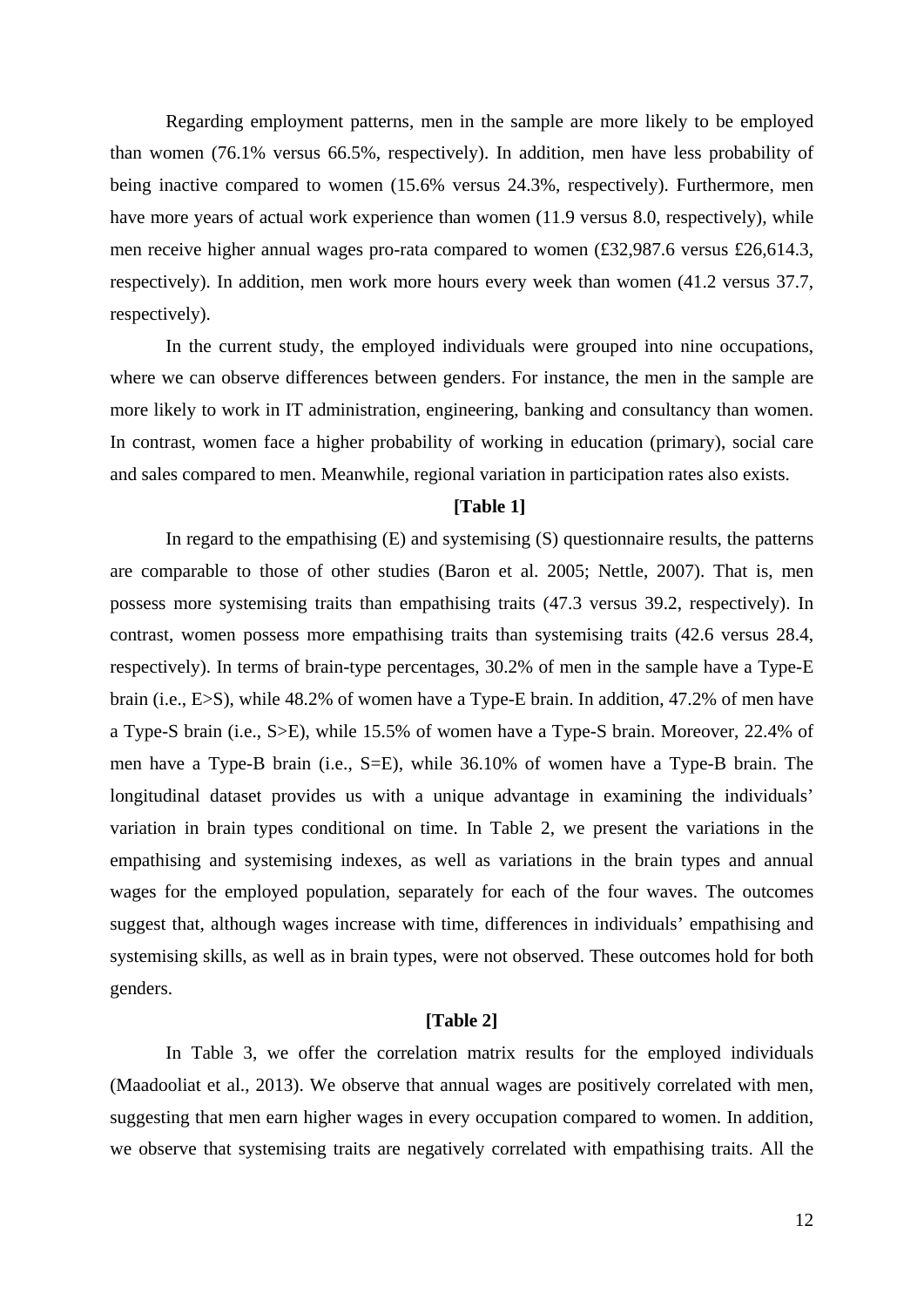studies highlight this pattern, suggesting that there is some trade-off between these two types of traits in individuals' brains (Baron Cohen and Whellwright, 2004).

In addition, the results suggest that there is a negative correlation between empathising traits and men, while a positive correlation between men and systemising traits. Indeed, all the studies suggest that men possess more systemising traits and fewer empathising traits, indicating a negative correlation between men and empathising traits. The opposite holds for women. In addition, annual wages are slightly positively correlated with empathising traits and strongly correlated with systemising traits.

Importantly, we observe here that education, social care provision and sales/customer service occupations are strongly positively correlated with empathising traits and weakly positively correlated with systemising traits. Conversely, the remainder of the occupations are highly positively correlated with systemising traits and weakly positively correlated with empathising traits. This outcome is in line with the conclusions of Manning et al. (2010), who suggest that, in certain occupations, it is possible to identify those employees with more empathising traits.

Moreover, the correlation analysis suggests that there is a gender segregation pattern insofar as there is a negative correlation between men and primary education, social care provision and sales/customer service occupations. However, there is a positive correlation between men and IT administration, management, engineering, banking, other professional services and elementary occupations. On average, an association between genders, segregation and empathising-systemising traits may be identified. On the one hand, each gender is segregated in relation to certain occupations. On the other hand, an empathisingsystemising trait-based segregation has also been observed. Hence, a multivariate analysis that takes into consideration all these effects is important for estimating the relation between wages and brain types.

#### **[Table 3]**

#### **6. Regression results**

#### *6.1 Basic results*

In Table 4, Panels I and II present random-effect estimations for men, and Panels III and IV present random-effect estimations for women. Panels I and III present tests for empathising, systemising, age, ethnicity, health status, time and region effects. In Panels II and IV, tests are also presented for higher education, work experience, senior appointments, promotion, and occupations.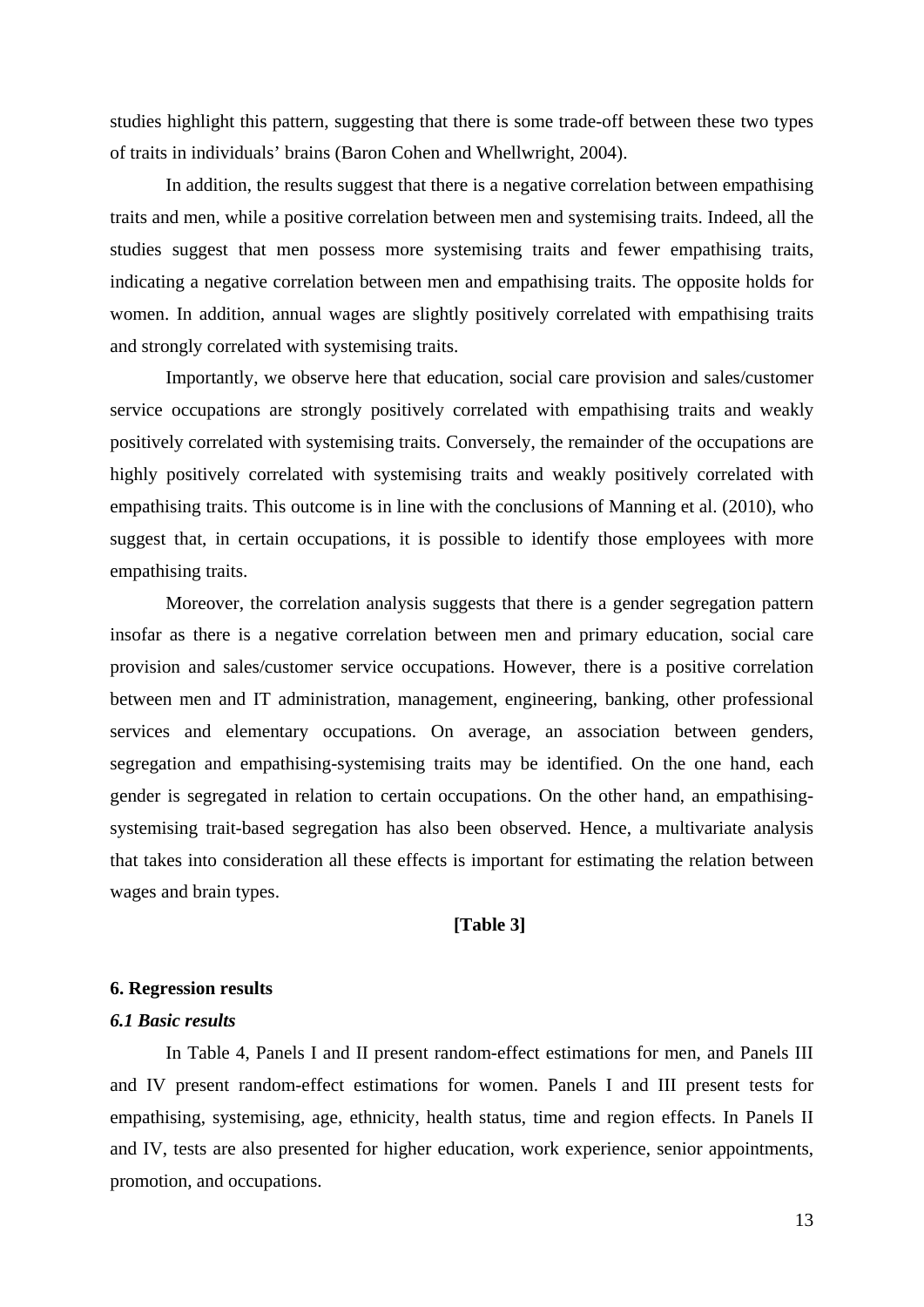In Panel I, it is observed that empathising traits are associated with higher wages on the order 3.3 percentage points. Moreover, systemising traits are associated with positive wage rewards on the order 5.4 percentage points. That is, the outcomes suggest that a one point rise in empathising (systemising) traits is associated with 3.3 (5.4) percentage point higher wages. Both estimations are statistically significant. It seems that, for men, empathising and systemising are associated with higher wages.

A Wald test shows that the impact of systemising on wages is higher than the impact of empathising (W-test=7.3,  $p<0.01$ ). In Panel II, including human capital indicators, occupational sorting/heterogeneity, senior appointments and promotion, although the magnitude of the empathising and systemising coefficient is lower, the results continue to be statistically significant. Based on the new estimations, empathising is associated with higher wages by 2.1 percentage points whereas systemising is associated with higher wages by 3.7 percentage points. The new outcomes are statistically significant and a Wald test shows that the impact of systemising on wages is higher than the impact of empathising (W-test=5.4, p<0.03). While, it seems also that the additional covariates can moderate the relation between empathising, systemising and wages. Hence, including the additional variables in the regression turned out to be crucial in order to reduce heterogeneities.

#### **[Table 4]**

In Table 4, Panel III presents estimations for women. In Panel I, it can be observed that empathising is associated with higher wages by 3.8 percentage points. In addition, systemising is associated with higher wages by 4.6 percentage points. In all cases, the estimations are significant. The empathising-systemising difference is estimated to be statistically significant (W-test=5.6,  $p<0.03$ ). In Panel IV, when adding more covariates qualitative the same patterns are observed. It can thus be observed that empathising is associated with higher wages by 2.5 percentage points whereas systemising is associated with wage rewards of the order of 3.2 percentage points. The coefficients are statistically significant, whereas, and the empathising-systemising difference is also estimated to be statistically significant (W-test=5.2,  $p<0.03$ ).

From the men/women estimations, it can be observed that empathising is associated with higher wages for women than for men. On the other hand, systemising is associated with higher wage returns for men than for women. Full-informed estimations for both men and women are presented in Appendix III. The interaction effect between men and empathising (men x empathising) generates a statistically insignificant pattern; that is, empathising entails qualitatively the same wage rewards regardless of the employees' sex. On the other hand, the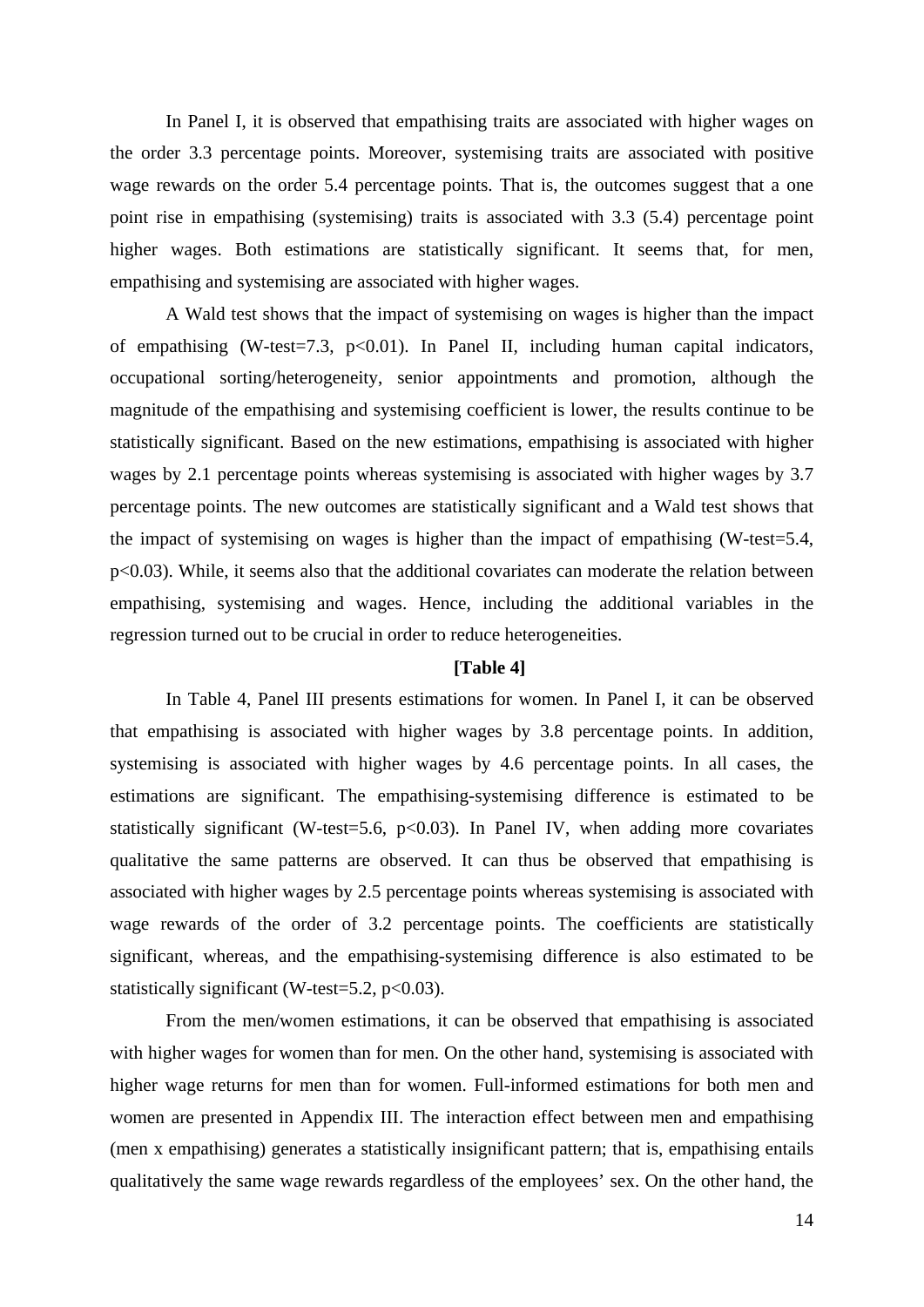interaction effect between men and systemising (men x systemising) shows that systemising is associated with higher wages for men than women of the order of 1.1 percentage points. Here, the estimation is statistically significant.

In regard to the rest of the covariates, the outcomes are as expected. For both genders, the wage returns are in line with established theoretical and applied knowledge (Lemieux, 2006). The factors of age, being British, healthy, educated, with more working experience, holding a senior appointment and having been promoted in the previous semester are all positively associated with wages. In addition, those who work in management and banking occupations experience the highest wage returns, while those in sales are estimated to receive the lowest wage returns. These patterns are also observed in the UK's national statistics (Office for National Statistics, 2012). In regard to occupation coefficients, we may observe that, in all categories, women experience lower wage returns compared to men. This outcome suggests that women earn less than men when employed in the same occupation. Studies suggest that within-occupation wage differentials are also a predominant explanation for the wage penalty that women face, in addition to segregation and gender differences in wage returns in proportion to education and working experience (Cobb-Clark and Tan, 2011; Bettio, 2002). Finally, statistically insignificant Inverse Mills Ratios were also estimated.<sup>2</sup>

#### *6.2 Occupations interaction-effects*

1

In Table 4, in Panels II and IV, we present also the interactions between occupations and systemising/empathising for men and women, respectively. Based on full-informed estimations, we observe that wage returns for both empathising and systemising vary by occupation. From the interaction of empathising and systemising and occupations, 16 new results emerge. In Panel II, we observe that, for men, empathising is associated with higher wages in social care provision, education and in sales and customer services compared to systemising. To be specific, the wage returns are 3.3, 3.5 and 2.9 percentage points, respectively. For the same occupations, the systemising wage returns are 2.1, 2.7 and 2.2 percentage points, respectively. Wald tests show that the differences between brain types are significant at least at the 0.05 level.

 $2$  We should also notice that we have run preliminary two-step Heckman models to test for potential attrition bias. The first model was a regression model that addressed the research question. The second model was a logit model with the dependent variable being a dichotomous variable indicating either continued participation or nonparticipation in the study. The variable used to account for systematic attrition (instrument) was health, mental health status and whether the participants rent or owned the property in the first wave. Statistically insignificant Inverse Mills Ratios were then estimated.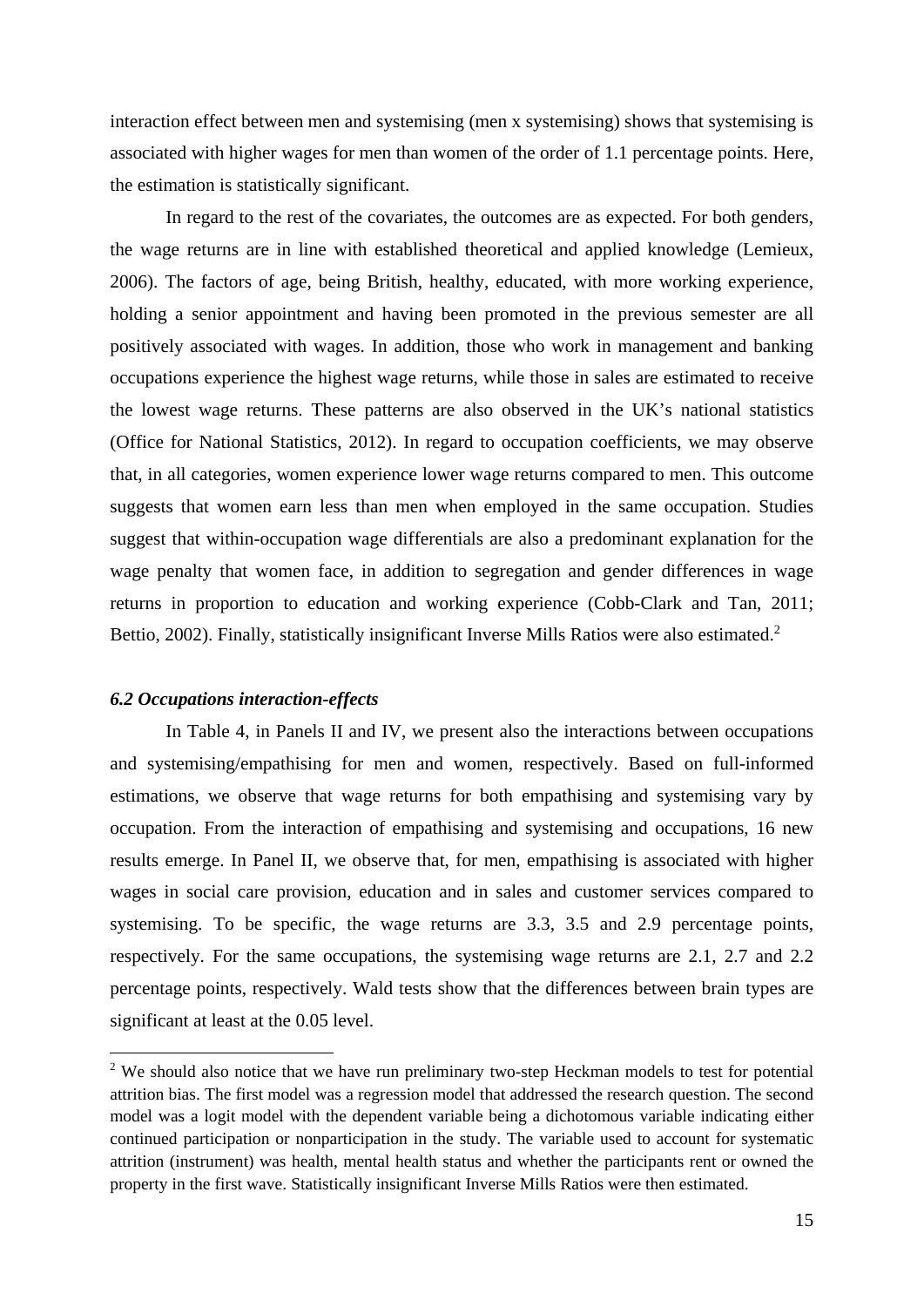Conversely, in IT administration, management, engineering, and in banking, systemising is associated with higher wage returns than empathising. For instance, systemising in IT administration is associate with wage returns on the order of 3.1 percentage points, while empathising is associated with a wage return on the order of 3.9 percentage points. Wald tests also show that the differences per occupation are significant at least at the 0.05 level. In Panel II, we observe comparable qualitative patterns for women.

#### *6.3 Wage decomposition*

In Table 5, by employing the Oaxaca (1973) decomposition technique, we observe that the gender wage gap against women is on the order of 21.1 percentage points. Regarding brain-type decomposition results, we find that 2.3 percentage points of the gender wage gap can be attributed to differences in mean empathising traits. Additionally, 5.2 percentage points of the gender wage gap can be attributed to differences in mean systemising traits. While the contribution of brain types to explaining the variance in the gender wage gap is rather modest, the decomposition outcomes suggest that differences in systemising traits can more adequately explain differences in the men-women wage gap compared to empathising traits.

This outcome is easy to interpret when considering two patterns. First, the vast majority of women have more empathising traits, while most men have more systemizing traits (see Table 1). Second, systemising is associated with higher wage returns compared to empathising traits (see Table 5). Importantly, however, this outcome does not apply universally. As has been estimated for certain occupations, empathy is associated with higher wage returns. Thus, the occupational variation seems to differentiate systemising/empathising wage returns.

#### **[Table 5]**

#### *6.4 Brain types*

In Table 6, Specification 1, we present estimations when restrict the sample into those employees who are classified as having either a Type-S brain or Type-E brain. In Panel I, the full-informative estimations for men suggest that a Type-S brain is associated with higher wages by 9.8 percentage points compared to Type-E brain. The estimation is statistically significant. This result verifies the general pattern in this study that systemising traits might be associated with higher wage rewards than empathising traits.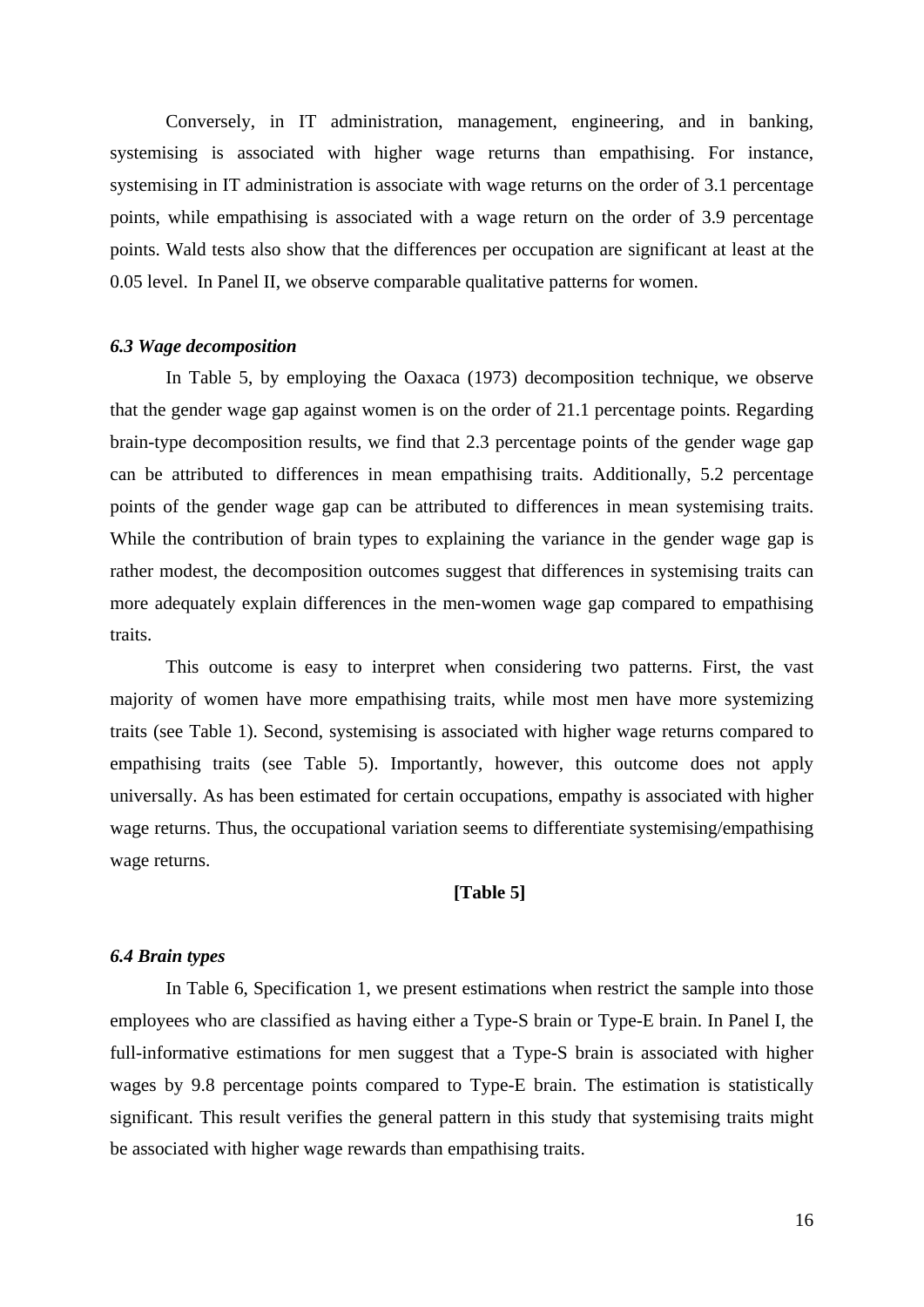Moreover, Specification 2 presents estimations when restricting the sample into those employees who are classified as having either a Type-S or a Type-B brain. As is observed in Panel I, the new estimations for men suggest that a Type-S brain is associated with higher wages by 6.3 percentage points compared to Type-B brain. The outcome is statistically significant. This pattern might suggest that employees having more systemising traits might face higher wage rewards than those employees with a balanced brain. In other words, the wage return competitive advantage of systemising traits has again been verified.

Furthermore, in Specification 3 we restrict the sample into those employees who are classified as having either a Type-E or a Type-B brain. In Panel I, the estimations suggest that, for men, a Type-E brain is associated with lower wages by 3.7 percentage points compared to Type-B brain. The new outcome is statistically significant. This pattern might suggest that employees having equivalent empathising and systemising traits are better off in terms of higher wages than those employees who have less systemising traits than empathising traits. The pattern re-highlights the role systemising traits play in driving higher wage rewards. The afore-mentioned three specifications might suggest that a Type-S brain is associated with higher wages than a Type-B brain; and that a Type-B brain is associated with higher wages than a Type-E brain. In Panel II, qualitative comparable estimations are observed for women.

#### **[Table 6]**

#### **7. Discussion**

The patterns of this study suggest that empathising and systemising traits, as well as the corresponding brain type, might be important in predicting individuals' wage rewards. The first pattern realised in this study is that both empathising and systemising traits are positively associated with wages. However, the fact that systemising is found to be associated with higher wage returns compared to empathising and can explain the appearance of more differences in the gender wage gap (compared to empathising) could suggest that, in the UK labour market, when more systemising traits characterise an employee, then these traits are more rewarded. The results seem to be robust being that random effect estimations were utilised, a sample selection was considered, and we checked for several human capital and occupational heterogeneities.

In addition, this study has found that, for certain occupations, and for both genders, empathising might be associated with higher wage rewards compared to systemising. Indeed, the second pattern realised in this study suggests that empathising traits are associated with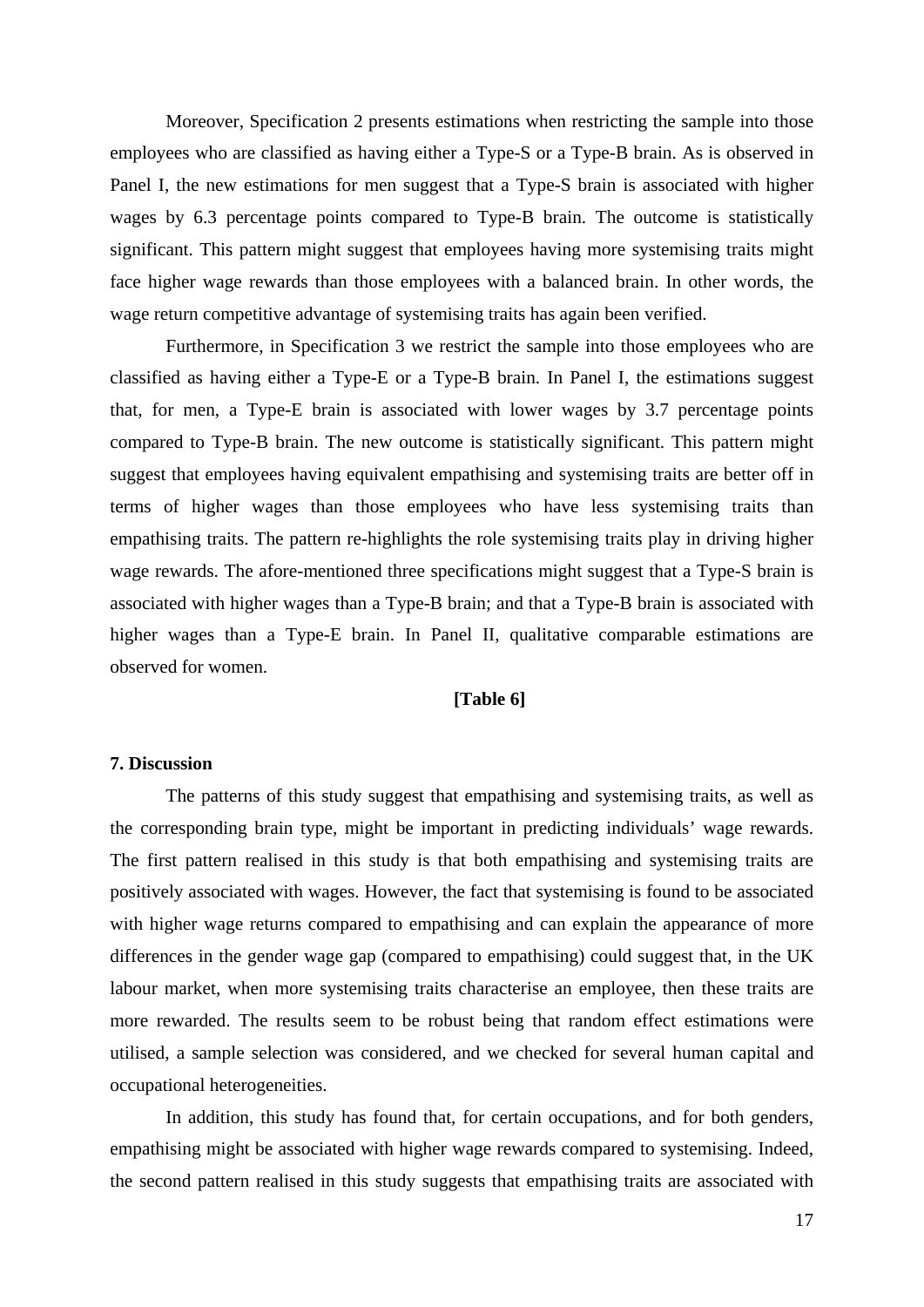higher wage rewards in education, social care provision and in sales and customer services than systemising traits. Empathising traits are related to counselling and advising (Baron et al., 2003). For these professions, caring for other people, being warm and offering advice are important characteristics of an employee. Empathising traits may be a better fit for these jobs' requirements, and therefore positively associated with employees' productivity and wages.

Furthermore, the results of this study show that systemising traits are associated with higher wage rewards in management, IT administration, engineering, and in banking than empathising traits. We would suggest that, because these employees have to deal with organisational systems, systemising traits might function better in administrating, evaluating, adapting and changing these systems within these occupations. We would therefore conclude that job circumstances do vary; while some occupations mainly require empathising traits, other jobs mainly require systemising traits. These patterns are comparable for both genders, providing support to our conclusion.

Parallel to this reasoning, the notion that men and women employees with empathising traits might face lower wage returns in management, IT administration, engineering and in banking, compared to men and women employees with higher systemising traits in the same occupations, highlights the conclusion that these two traits might be associated with an advantage for certain occupations rewarded in the labour market. Empathy can be perceived as a less rewarded advantage for managers and engineers. Perhaps these employees have then to be very direct in their communication and administration and they have to operate their firms' systems, while difficult decisions are also required of them.

In contrast, men and women employees with systemising traits experience lower wage returns in education, social care provision and sales compared to employees with more empathising traits in the same occupations. Based on the assigned patterns, we might conclude that employees may have an advantage in jobs where systemising (empathising) is more important than empathising (systemising) and is rewarded as a productivity trait. Perhaps, it might be the case that some brain traits are more valued in certain occupations than in others.

Importantly, the third pattern realised in this study suggests that although women are more likely, on average, to have more empathising than systemising traits, in certain occupations (i.e. management) systemising traits are associated with higher wage rewards than empathising traits. This pattern suggests that in certain occupations, women experience higher wage rewards when they have systemising traits and work atypical of their gender. Moreover, for men, although they are more likely on average to have more systemising than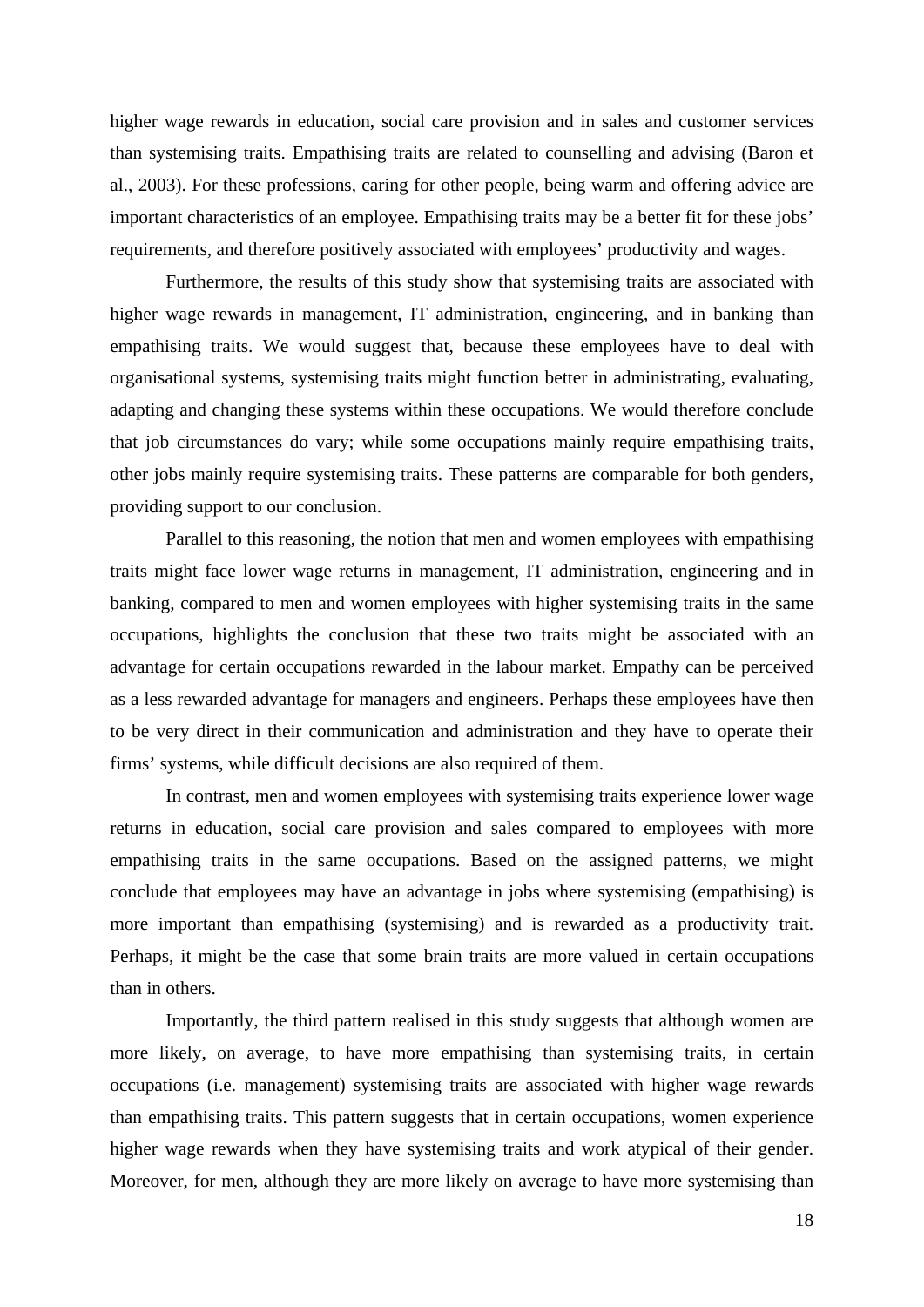empathising traits, in certain occupations (i.e. education) empathising traits are associated with higher wage rewards than systemising traits. Thus, in addition to an employee's gender, one should deal with an employee's systemising and empathising traits.

E-S theory provides a new dimension for the employment discipline that social scientists should focus upon in order to make evaluations. However, we have importantly to highlight that when firms construct gender identities based on societal stereotypes, gender sorting and wage inequality may result (Skuratowicz and Hunter, 2004; Watts, 2009; Guerrier et al., 2009). If the gender balance weighs heavily towards men in a particular occupation, the norms and behaviours of that occupation will reflect gender-based norms, which are less supportive of women applicants and employees (Watts, 2009).

In general, it is probable that norms may systemise women to face unfavourable treatment within jobs that are atypical of their brain type traits. Bias against women may start before they enter the labour market. That is, women may be discouraged from entering fields of studies that are non-traditional of their gender, such as engineering and technical professions. Such gender stereotyping may later confine women to traditional female-type occupations with generally lower wages.

Currently, job openings and internal job postings for promotions highlight the traits of a desirable applicant. Evaluating individuals' brain types seems to be important for individuals' labour market returns, as well as for firms' productivity. Employees' matching and search criteria and firms' screening criteria could both be clarified by focusing on the E-S theory. Employees' brains are some of the most important productivity resources a firm has for its present and future survival, and the E-S theory might provide predictions for each potential employee. This focus on empathising and systemising might be extremely important because management of people is valuable not only for focusing on areas of difficulty, but also for focusing on areas of strength.

Finally, we have to emphasise that the reported results and the analysis presented are simply an indication of the association between empathising, systemising and wage returns. Empirical approaches to address potential causality and omitted variable bias problems would add to this domain. The E-S theory introduces new dimensions in the study of labour, and several key research questions need therefore to be evaluated. How each brain type is correlated to each and every demographic characteristic and how these interactions associate with wage returns is of great importance for further study. In addition, a dataset that has information regarding specific job activities, such as social skills and problem solving, would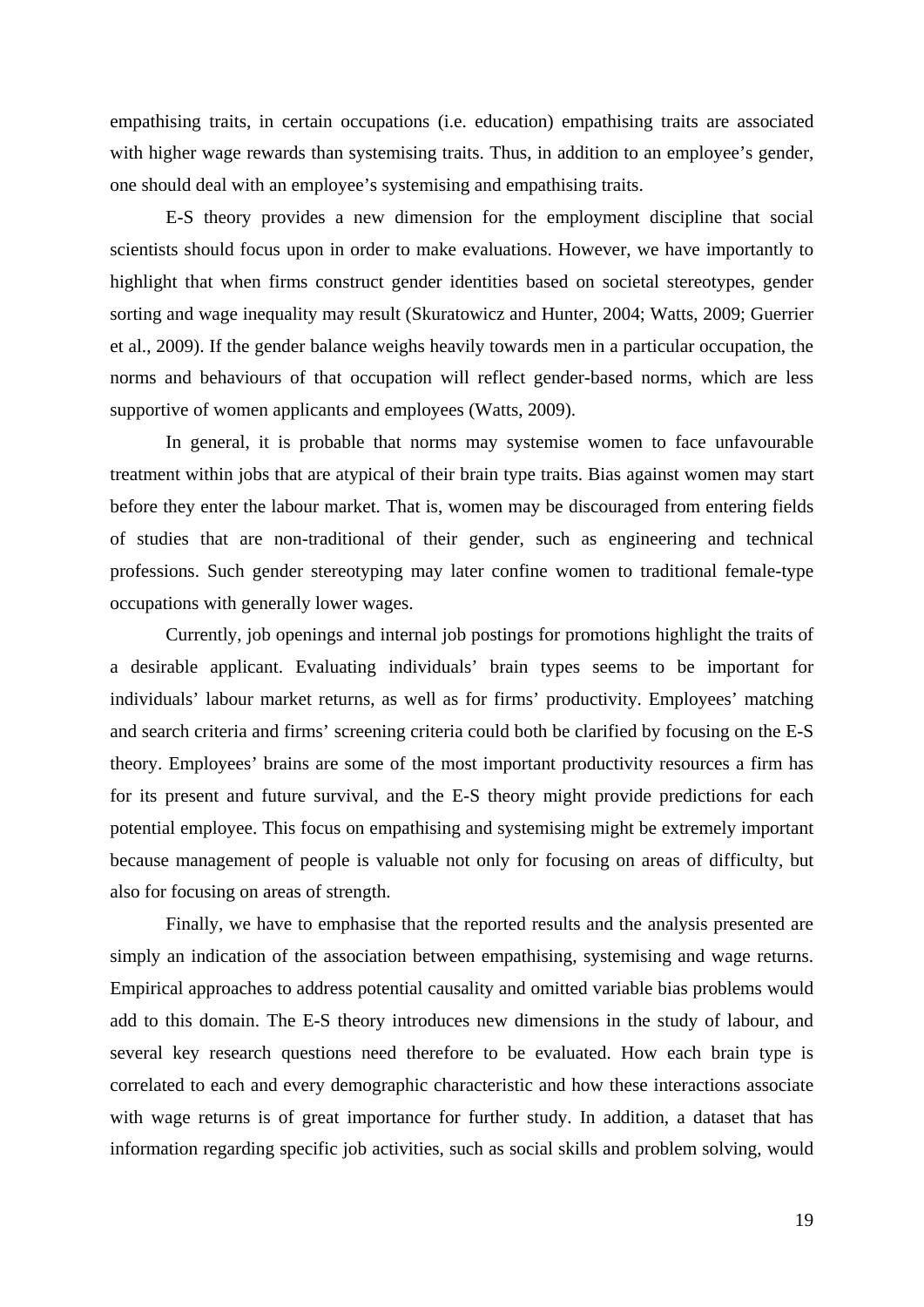clarify the nature of each job's tasks, enabling additional interactions between brain type and wage returns and making evaluations more robust.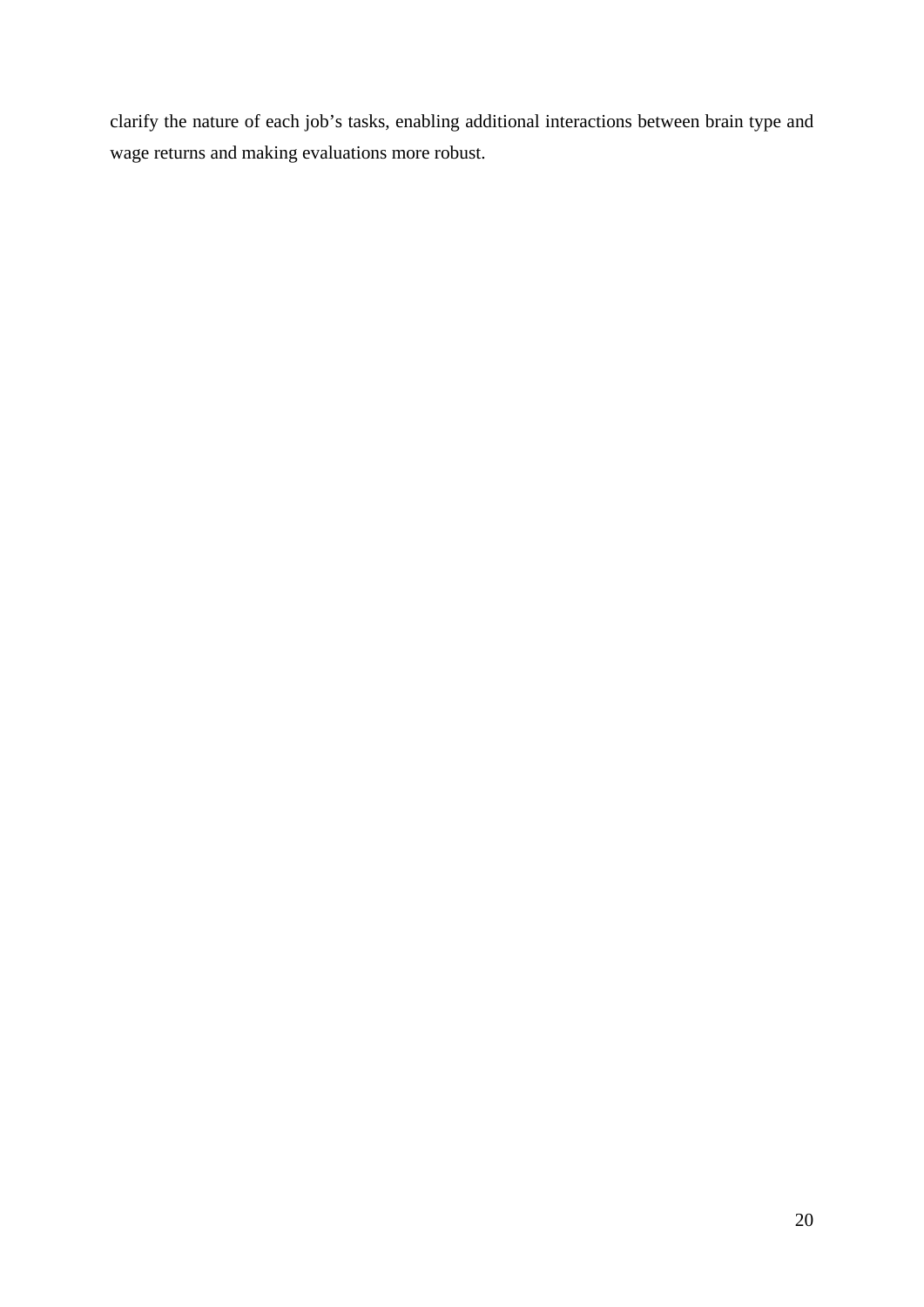#### **References**

- Arrow, K. J. (1998). What Has Economics to Say about Racial Discrimination? *Journal of Economic Perspectives*, 12:91-100.
- Auyeung, B. Baron-Cohen, S. Chapman, E. Knickmeyer, R. Taylor, K. AND Hackett, G. (2006). Foetal Testosterone and the Child Systemising Quotient (SQ-C). *European Journal of Endocrinology*, 155: 123-130.
- Baron-Cohen, S. Richler, J. Bisarya, D. Gurunathan, N. Wheelwright, S. (2003). The Systemising Quotient: An Investigation of Adults with Asperger Syndrome or High-Functioning Autism and Normal Sex Differences. *Philosophical Transactions of the Royal Society*, 352: 361-374.
- Baron-Cohen, S. and Wheelwright, S. (2004). The Empathy Quotient: An Investigation of Adults with Asperger Syndrome or High-Functioning Autism, and Normal Sex Differences. *Journal of Autism and Developmental Disorders*, 34: 163-175.
- Baron-Cohen, S. Knickmeyer, R. C., Belmonte, M. K. (2005). Sex Differences in the Brain: Implications for Explaining Autism. *Science*, 310: 819-823.
- Becker, G. S. (1993). Nobel Lecture: The Economic Way of Looking at Behavior. Journal of Political Economy: 101: 385-409.
- Bettio, F. (2002). The Pros and Cons of Occupational Gender Segregation in Europe. *Canadian Public Policy*, XXVIII: 65-84.
- Billington, J. Baron-Cohen, S. and Wheelwright, S. (2007). Cognitive Style Predicts Entry Into Physical Sciences and Humanities: Questionnaire and Performance Tests of Empathy and Systemising. *Learning and Individual Differences*, 17: 260-268.
- Blau, F. (2012). *Gender Inequality and Wages*. Oxford: Oxford University Press.
- Cobb-Clark, D. A. and Tan, M. Noncognitive Skills, Occupational Attainment, and Relative Wages. *Labour Economics*, 18:1-13.
- Cost, P. T. and McCrae, R. (1992). Four Ways Five Factors are Basic. Personality and Individual Differences, 135: 653-665.
- Dunbar, R. I. M. (1998). The Social Brain Hypothesis. *Evolutionary Anthropology*, 6: 178- 190.
- Dustmann, C. Engracia, M. and Barrachina, R. (2007). Selection Correction in Panel Data Models: An Application to the Estimation of Women' Wage Equations. *Econometric Journal*, 10: 263-293.
- Eisenberg, N. (2002). Empathy-Related Emotional Responses, Altruism, and their Socialization. In *Visions of Compassion: Western Scientists and Tibetan Buddhists Examine Human Nature* (PP. 131-164), Davidson, R. J. and Harrington, A. (Eds). London: Oxford University Press.
- Goldenfeld, N. Baron-Cohen, S. and Wheelwright, S. (2005). Empathising and Systemising in Mens, Women and Autism. *International Journal of Clinical Neuropsychology*, 2: 338-345.
- Guerrier, Y. Evand, C. Glover, J. and Wilson, C. (2009). 'Technical, But Not Very..': Constructing Gendered Identities in IT-Related Employment. *Work, Employment and Society*, 23: 494-511.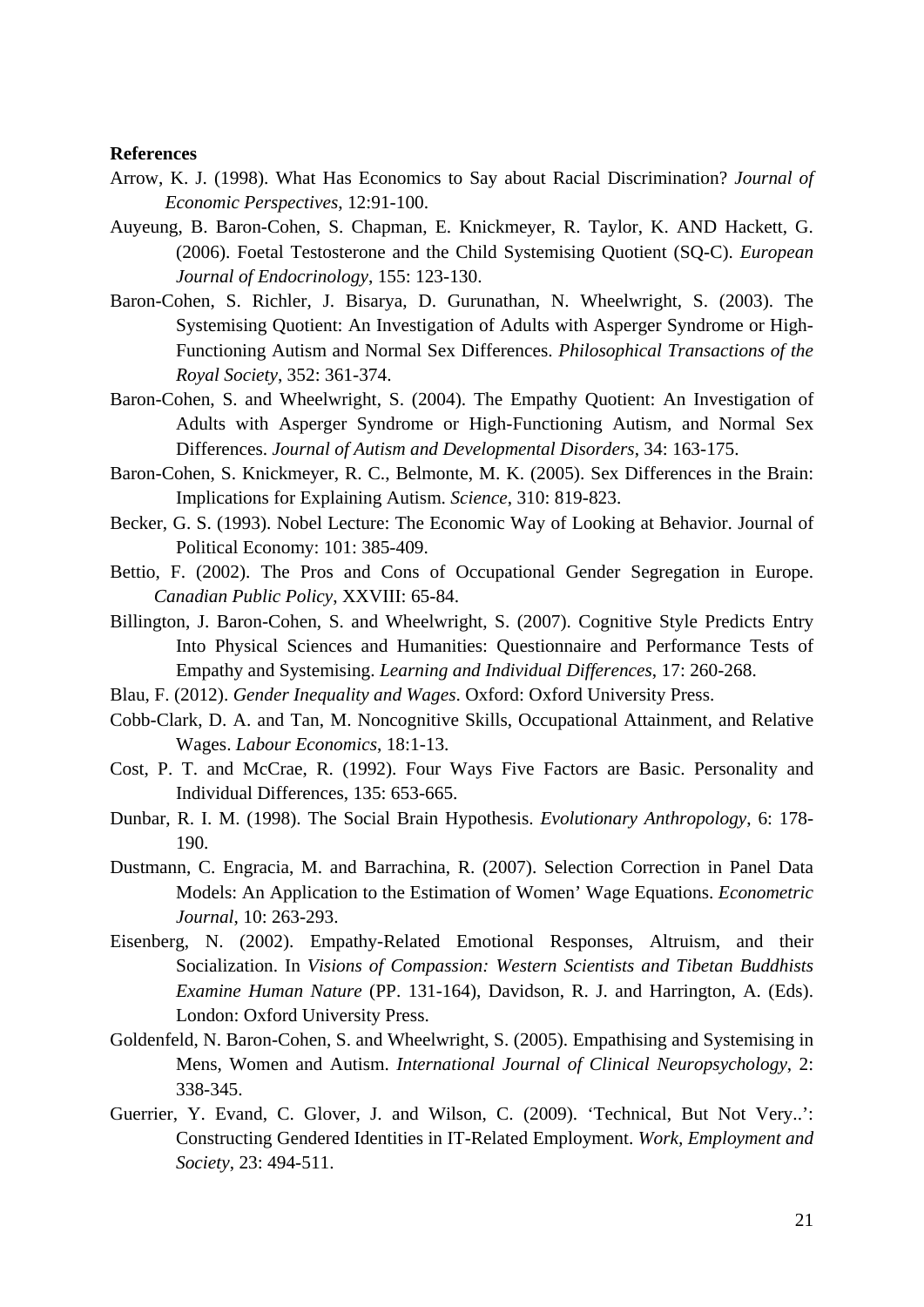- Graddy, D. B. and Yang, F. (2010). Brain-Type, Gender and Student Success in the Principles of Economics. *Journal of Economics and Finance Education*, 9: 20-30.
- Heckman, J. J. Stixrud, J. and Urzua, S. (2006). The Effects of Cognitive and Noncognitive Abilities on Labor Market Outcomes and Social Behavior. Journal of Labor Economics, 24: 411-482.
- Hines, M. (2004). *Brain Gender*. New York: Oxford University Press.
- Lemieux, T. (2006). The Mincer Equation Thirty Years after Schooling, Experience, and Earnings, in Grossbard-Shechtman, S. (Ed.), *Jacob Mincer, A Pioneer of Modern Labor Economics* Springer Verlag.
- Maadooliat, M. Pourahmadi, M. and Huang, J. (2013). Robust Estimation of the Correlation Matrix of Longitudinal Data. *Statistics and Computing*, 23: 17-28.
- Machin, S. McIntosh, S. Vignoles, A. and Viitanen, T. (2001). Basic Skills, Soft Skills and Labour Market Outcomes: Secondary Analysis of the National Child Development Study. Research Report No. 250. London: DFEE Research Centre.
- Manning, J. T. Reimers, S. Baron-Cohen, S. Wheelwright, S. Fink, B. (2010). Sexually Dimorphic Traits (Digit Ratio, Body Height, Systemising-Empathising Scores) and Gender Segregation between Occupations: Evidence from BBC Internet Study. *Personality and Individual Differences*, 49: 511-515.
- Mueller, G. and Plug, E. (2006). Estimating the Effects of Personality on Men and Women Earnings. *Industrial and Labor Relations Reviews*, 60: 3-22.
- Nettle, D. (2006). Psychological Profiles of Professional Actors. *Personality and Individual Differences*, 40: 375-383.
- Nettle, D. (2007). Empathising and Systemising: What are they, and What Do they Contribute to Our Understanding of Psychological Sex Differences? *British Journal of Psychology*, 98: 237-255.
- Office for National Statistics. (2012). *Annual Survey of Hours and Earnings 2012.* Newport: Office for National Statistics.
- Shin, D. and Solon, G. (2011). Trends in Men's Earnings Volatility: What Does the Panel Study of Income Dynamics Show? *Journal of Public Economics*, 95: 973–982.
- Skuratowicz, E. and Hunter, L. (2004). Where Do Women's Jobs Come From. *Work and Occupation*, 31: 73-110.
- Summers, L. H. (2005). Remarks on Diversifying the Sciencs and Engineering Workforce. Cambridge, MA: National Bureau of Economic and Research.
- Triventi, M. (2013). The Gender Wage Gap and its Institutional Context: A Comparative Analysis of European Graduates. *Work, Employment and Society*, doi: 10.1177/0950017012460322 .
- Wakabayashi, A. Sasaki, J. and Ogawa, Y. (2012). Sex Differences in Two Fundamental Cognitive Domains. Empathising and Systemising in Children and Adults. *Journal of Individual Differences*, 33: 24-34.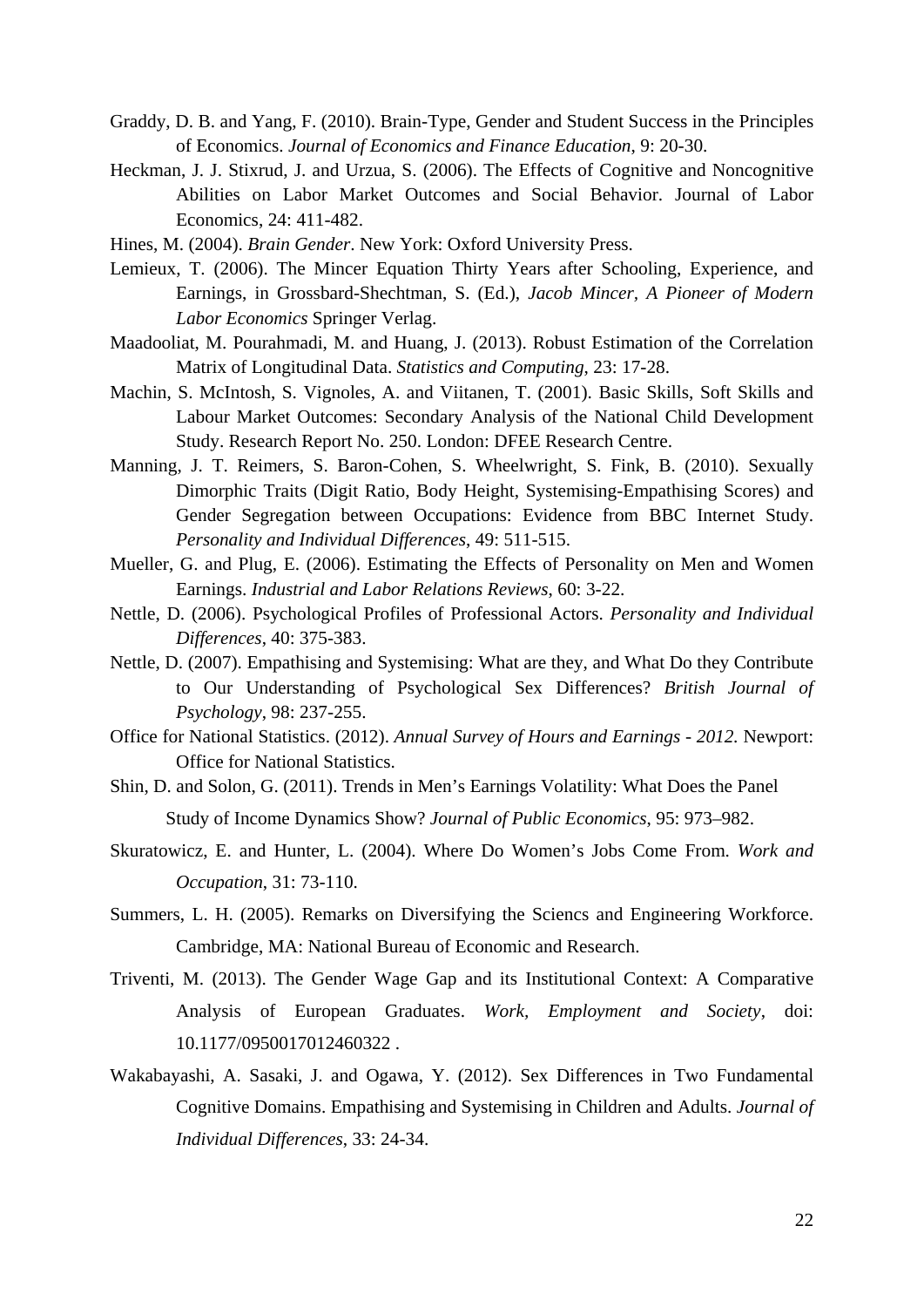Watts, J. (2009). Allowed Into a Man's World. Meanings of Work Life Balance. Perspectives of Woman Civil Engineers as Minority Workers in Construction. *Gender, Work and Organization*, 16: 37-57.

Wellman, H. (1990). *The Child's Theory of Mind*. Cambridge, MA: MIT Press.

- Wright, D. B. Eaton, A. A. and Skagerberg, E. (2015). Occupational Segregation and Psychological Gender Differences: How Empathising and Systemising Help Explain the Distribution of Men and Women into Some Occupations. *Journal of Research in Personality*, 54: 30-39.
- Ziliak, J. P. Hardy, B. and Bollinger, C. (2011). Earnings Volatility in America: Evidence from Matched CPS. *Labour Economics*, 18: 742–754.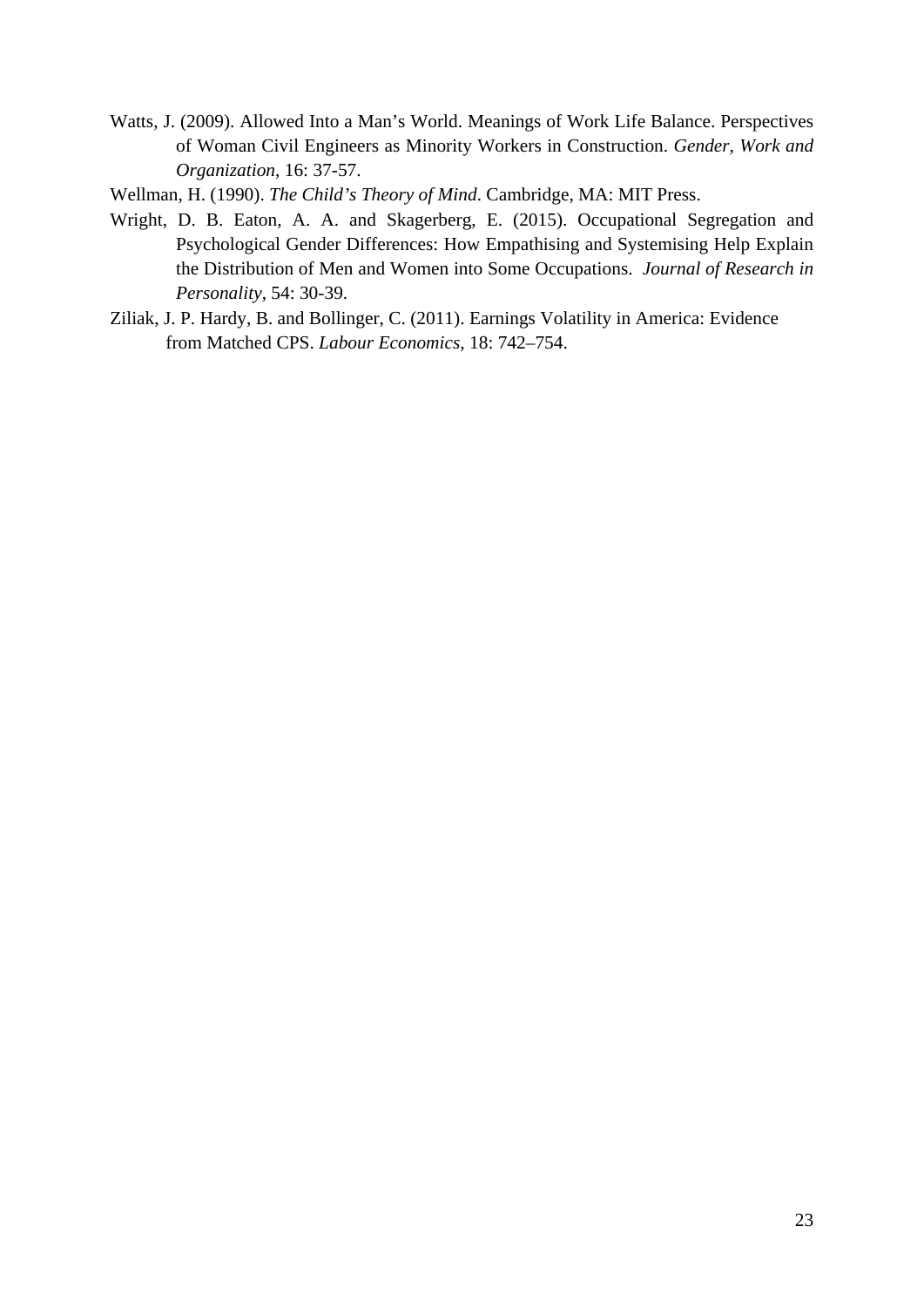|                                           | Men         |                                     | Women       |                                     |
|-------------------------------------------|-------------|-------------------------------------|-------------|-------------------------------------|
| <b>Variables</b>                          | <b>Mean</b> | <b>Standard</b><br><b>Deviation</b> | <b>Mean</b> | <b>Standard</b><br><b>Deviation</b> |
| Empathising (continuous)                  | 39.25       | 11.76                               | 42.61       | 9.71                                |
| Systemising (continuous)                  | 47.31       | 9.73                                | 28.40       | 8.32                                |
| Type-E brain (%)                          | 30.28       | 0.46                                | 48.28       | 0.48                                |
| Type-S brain (%)                          | 47.22       | 0.47                                | 15.54       | 0.37                                |
| Type-B brain $(\%)$                       | 22.44       | 0.42                                | 36.10       | 0.47                                |
| Age (continuous)                          | 33.09       | 10.38                               | 35.40       | 10.18                               |
| White-British (%)                         | 82.32       | 0.38                                | 81.76       | 0.38                                |
| Health status (%)                         | 12.41       | 0.32                                | 18.30       | 0.40                                |
| Higher education (%)                      | 30.09       | 0.45                                | 31.49       | 0.46                                |
| Labour force $(\%)$                       | 84.44       | 0.36                                | 75.67       | 0.39                                |
| Employed (%)                              | 76.19       | 0.42                                | 66.56       | 0.40                                |
| Annual wages (continuous)                 | 32,987.69   | 10,794.66                           | 26,614.35   | 10,340.12                           |
| Weekly working hours (continuous)         | 41.26       | 3.28                                | 37.52       | 2.33                                |
| Work experience (continuous)              | 11.96       | 8.05                                | 8.01        | 5.48                                |
| Senior appointment (%)                    | 22.63       | 0.67                                | 10.13       | 0.59                                |
| Promotion (%)                             | 11.14       | 0.32                                | 6.22        | 0.30                                |
| Father's higher education (%)             | 25.09       | 0.43                                | 24.24       | 0.42                                |
| Occupations:                              |             |                                     |             |                                     |
| Education (primary) (%)                   | 5.67        | 0.22                                | 9.37        | 0.27                                |
| Social care provision (%)                 | 7.48        | 0.25                                | 16.67       | 0.43                                |
| IT administration (%)                     | 8.87        | 0.28                                | 5.43        | 0.20                                |
| Management and administration (%)         | 13.45       | 0.34                                | 8.50        | 0.25                                |
| Engineering and technical professions (%) | 12.39       | 0.29                                | 6.36        | 0.20                                |
| Banking, finance and consultancy (%)      | 10.27       | 0.28                                | 8.39        | 0.27                                |
| Other professional services (%)           | 15.30       | 0.37                                | 13.65       | 0.31                                |
| Sales and customer services (%)           | 11.28       | 0.23                                | 18.82       | 0.43                                |
| Elementary occupations (%)                | 15.20       | 0.39                                | 12.70       | 0.33                                |
| Regions:                                  |             |                                     |             |                                     |
| East Midlands (%)                         | 8.92        | 0.28                                | 7.25        | 0.26                                |
| East of England (%)                       | 7.36        | 0.25                                | 8.10        | 0.28                                |
| London $(\%)$                             | 9.20        | 0.29                                | 9.12        | 0.29                                |
| North East (%)                            | 8.29        | 0.28                                | 7.57        | 0.26                                |
| North West (%)                            | 7.22        | 0.25                                | 7.12        | 0.24                                |
| Northern Ireland (%)                      | 9.30        | 0.29                                | 9.20        | 0.29                                |
| Scotland $(\%)$                           | 9.39        | 0.29                                | 9.24        | 0.29                                |
| South East (%)                            | 7,03        | 0.25                                | 8.28        | 0.28                                |
| South West $(\%)$                         | 7.21        | 0.26                                | 8.38        | 0.28                                |
| Wales $(\%)$                              | 9.28        | 0.29                                | 7.38        | 0.25                                |
| West Midlands (%)                         | 9.26        | 0.29                                | 8.91        | 0.28                                |
| Yorkshire and the Humber (%)              | 7.50        | 0.27                                | 9.22        | 0.29                                |
| Person-waves observations                 | 7,339       |                                     | 8,895       |                                     |

#### **Table 1. Descriptive Statistics (Longitudinal): Mean and Standard Deviation**

*Notes: UK Behavioural Study Data Set (2011-2013; four waves).*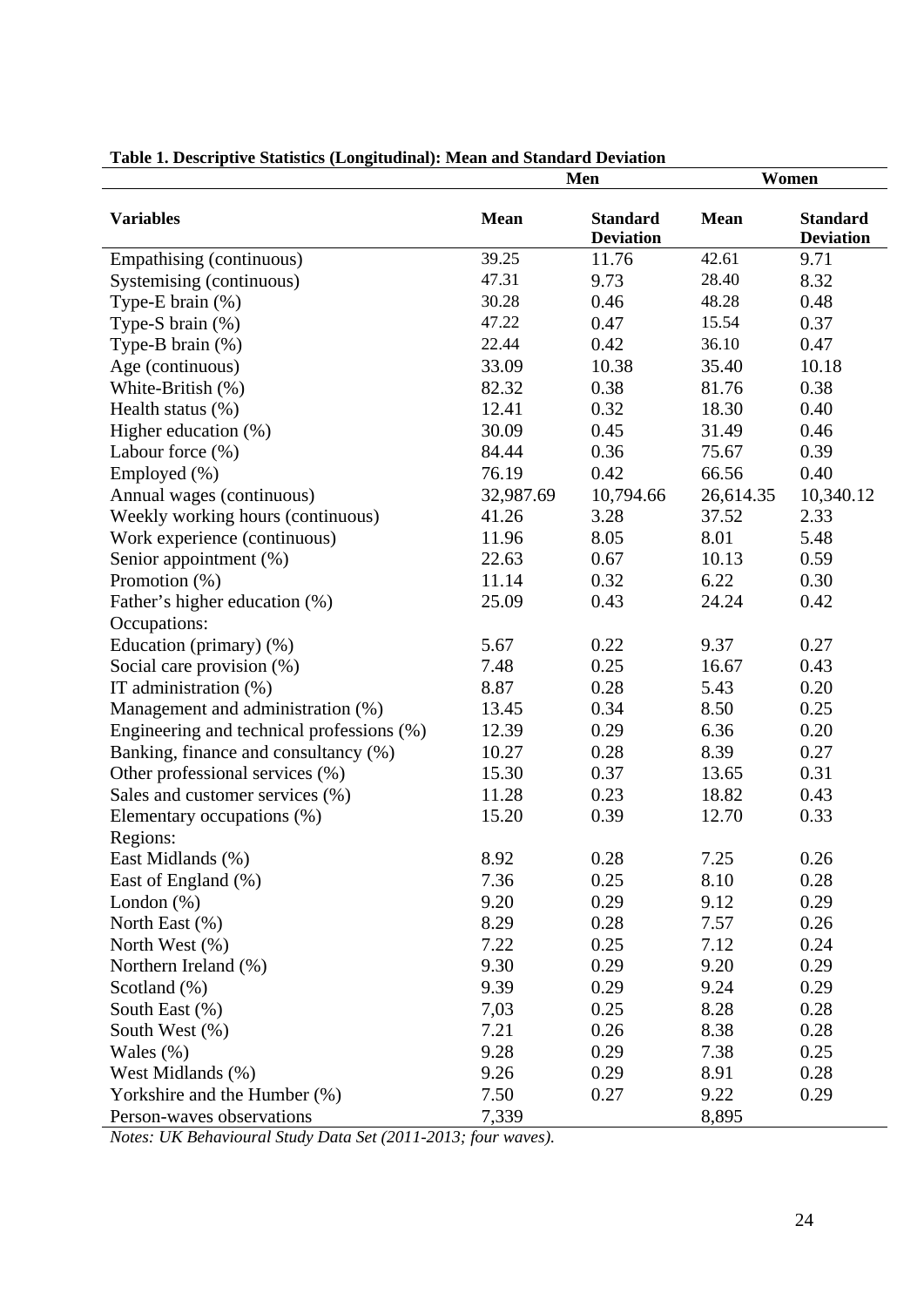| галс 2. етраспындана бумстынд. таан ана банаага Бетааби, етроуса типтаааы | 2011<br><b>Second semester</b> | 2012<br><b>First semester</b> | 2012<br><b>Second semester</b> | 2013<br><b>First semester</b> |
|---------------------------------------------------------------------------|--------------------------------|-------------------------------|--------------------------------|-------------------------------|
|                                                                           |                                |                               | Men                            |                               |
| Empathising -continuous                                                   | 39.31 (11.91)                  | 39.28 (11.83)                 | 39.34 (11.87)                  | 39.32 (11.84)                 |
| Systemising -continuous                                                   | 47.23 (9.59)                   | 47.32 (9.61)                  | 47.30 (9.58)                   | 47.31 (9.59)                  |
| Type-E brain -%                                                           | 30.30(0.45)                    | 30.30(0.45)                   | 30.30(0.45)                    | 30.30(0.45)                   |
| Type-S brain -%                                                           | 47.23 (0.49)                   | 47.23 (0.49)                  | 47.23 (0.49)                   | 47.23 (0.49)                  |
| Type-B brain -%                                                           | 22.46 (0.41)                   | 22.46(0.41)                   | 22.46 (0.41)                   | 22.46 (0.41)                  |
| Annual Wages -continuous                                                  | 32,257.5<br>(10,762.4)         | 32,892.3<br>(10, 816.2)       | 33,138.5<br>(10, 859.2)        | 33,748.3<br>(10,938.2)        |
| Observations                                                              | 1,395                          | 1,412                         | 1,418                          | 1,421                         |
|                                                                           |                                |                               | Women                          |                               |
| Empathising -continuous                                                   | 42.63 (9.79)                   | 42.58 (9.73)                  | 42.59 (9.75)                   | 42.58 (9.70)                  |
| Systemising -continuous                                                   | 28.90 (8.47)                   | 28.42 (8.34)                  | 28.96 (8.55)                   | 28.98 (8.62)                  |
| Type-E brain -%                                                           | 48.30 (0.49)                   | 48.30 (0.49)                  | 48.30 (0.49)                   | 48.30 (0.49)                  |
| Type-S brain -%                                                           | 15.61(0.36)                    | 15.61(0.36)                   | 15.61(0.36)                    | 15.61(0.36)                   |
| Type-B brain -%                                                           | 36.07 (0.48)                   | 36.07 (0.48)                  | 36.07 (0.48)                   | 36.07 (0.48)                  |
| Annual Wages -continuous                                                  | 26,614.2<br>(10,340.5)         | 27,032.5<br>(10, 396.5)       | 27,201.3<br>(10, 421.8)        | 27,656.7<br>(10,505.4)        |
| Observations                                                              | 1,429                          | 1,436                         | 1,444                          | 1,452                         |

| Table 2. Empathising and Systemising: Mean and Standard Deviation; Employed Individuals |  |
|-----------------------------------------------------------------------------------------|--|
|-----------------------------------------------------------------------------------------|--|

*Notes: UK Behavioural Study Data Set (2011-2013; four waves).Standard deviations are in parenthesis.*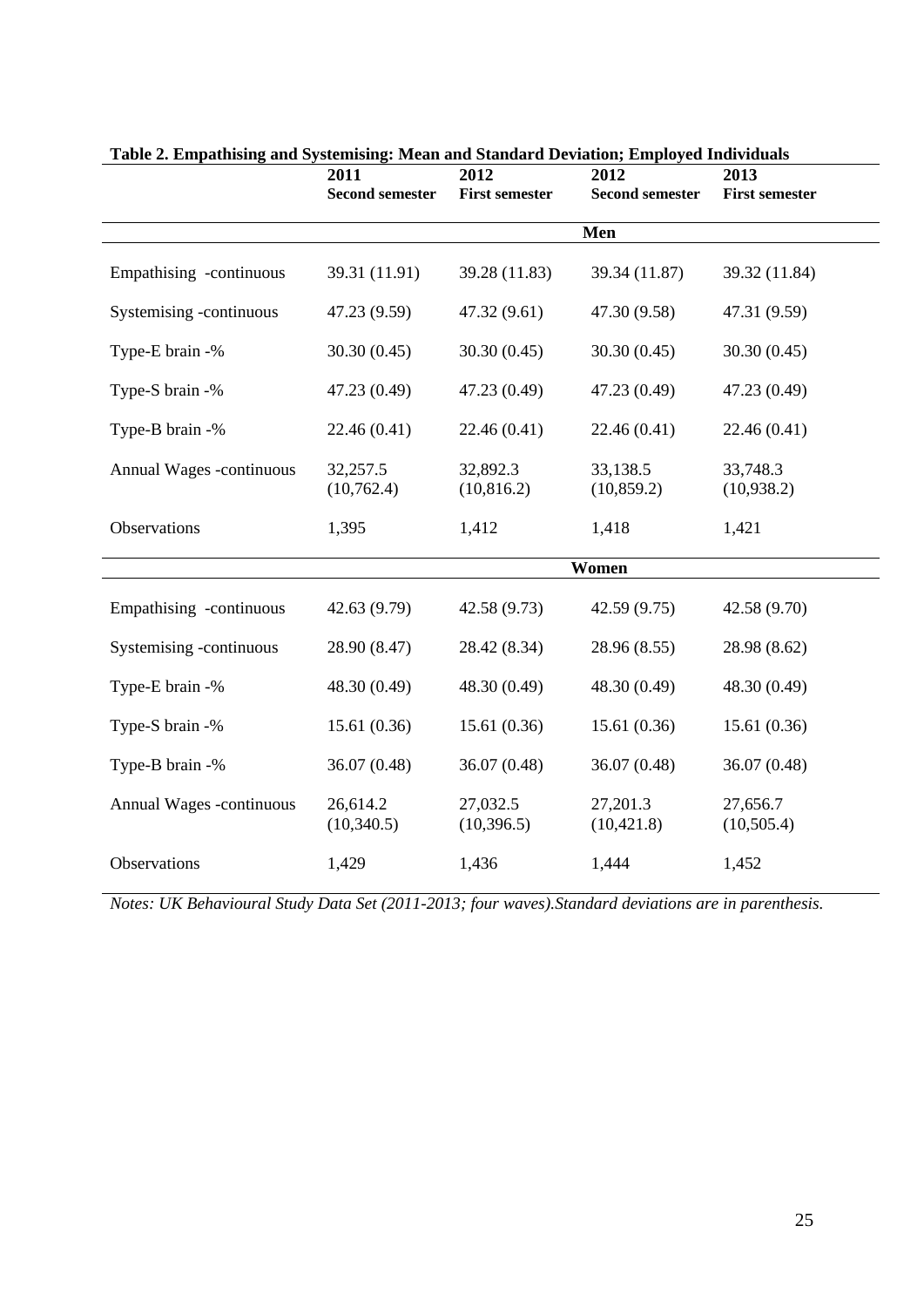|                                             | Table 3. Correlation Matrix (Longitudinal); Employed Men and Women |             |             |                 |              |                          |                      |                                     |                                             |                                        |                                   |                                   |                           |
|---------------------------------------------|--------------------------------------------------------------------|-------------|-------------|-----------------|--------------|--------------------------|----------------------|-------------------------------------|---------------------------------------------|----------------------------------------|-----------------------------------|-----------------------------------|---------------------------|
|                                             | Empathising                                                        | Systemising | Men         | Annual<br>Wages | Education    | Social care<br>provision | IT<br>administration | Management<br>and<br>administration | Engineering<br>and technical<br>professions | Banking,<br>finance and<br>consultancy | Other<br>professional<br>services | Sales and<br>customer<br>services | Elementary<br>occupations |
| Empathising                                 | 1                                                                  |             |             |                 |              |                          |                      |                                     |                                             |                                        |                                   |                                   |                           |
| Systemising                                 | $-0.213**$                                                         | 1           |             |                 |              |                          |                      |                                     |                                             |                                        |                                   |                                   |                           |
| Men                                         | $-0.202**$                                                         | $0.295***$  | 1           |                 |              |                          |                      |                                     |                                             |                                        |                                   |                                   |                           |
| <b>Annual Wages</b>                         | $0.109*$                                                           | $0.548***$  | $0.232***$  | $\mathbf{1}$    |              |                          |                      |                                     |                                             |                                        |                                   |                                   |                           |
| Education                                   | $0.377*$                                                           | $0.264***$  | $-0.162**$  | $0.343***$      | $\mathbf{1}$ |                          |                      |                                     |                                             |                                        |                                   |                                   |                           |
| Social care<br>provision                    | $0.383*$                                                           | $0.245***$  | $-0.264*$   | $0.328***$      | $-0.059$     | $\mathbf{1}$             |                      |                                     |                                             |                                        |                                   |                                   |                           |
| IT<br>administration                        | $0.244***$                                                         | $0.563***$  | $0.656***$  | $0.422***$      | $-0.042$     | $-0.048$                 | $\mathbf{1}$         |                                     |                                             |                                        |                                   |                                   |                           |
| Management<br>and<br>administration         | $0.216**$                                                          | $0.434***$  | $0.635***$  | $0.528***$      | $-0.064$     | $-0.035$                 | $-0.069$             | $\mathbf{1}$                        |                                             |                                        |                                   |                                   |                           |
| Engineering<br>and technical<br>professions | $0.197**$                                                          | $0.627***$  | $0.537***$  | $0.431***$      | $-0.046$     | $-0.059$                 | $-0.020$             | $-0.079$                            | -1                                          |                                        |                                   |                                   |                           |
| Banking,<br>finance and<br>consultancy      | $0.251**$                                                          | $0.386***$  | $0.538***$  | $0.472***$      | $-0.073$     | $-0.060$                 | $-0.041$             | $-0.038$                            | $-0.067$                                    | $\mathbf{1}$                           |                                   |                                   |                           |
| Other<br>professional<br>services           | $0.219**$                                                          | $0.338***$  | $0.442***$  | $0.429***$      | $-0.069$     | $-0.077$                 | $-0.037$             | $-0.073$                            | $-0.088$                                    | $-0.065$                               | $\mathbf{1}$                      |                                   |                           |
| Sales and<br>customer<br>services           | $0.455***$                                                         | $0.240***$  | $-0.276***$ | $0.230***$      | $-0.039$     | $-0.035$                 | $-0.085$             | $-0.066$                            | $-0.084$                                    | $-0.077$                               | $-0.054$                          | 1                                 |                           |
| Elementary<br>occupations                   | $0.157**$                                                          | $0.255**$   | $0.105*$    | $0.249***$      | $-0.071$     | $-0.040$                 | $-0.039$             | $-0.075$                            | $-0.054$                                    | $-0.070$                               | $-0.067$                          | $-0.063$                          | -1                        |

*Notes: UK Behavioural Study Data Set (2011-2013; four waves). Pearson, and Phi correlation coefficients. \*\*\* Significant at the 10% level. \*\* Significant at the 5% level. \* Significant at the 1% level.*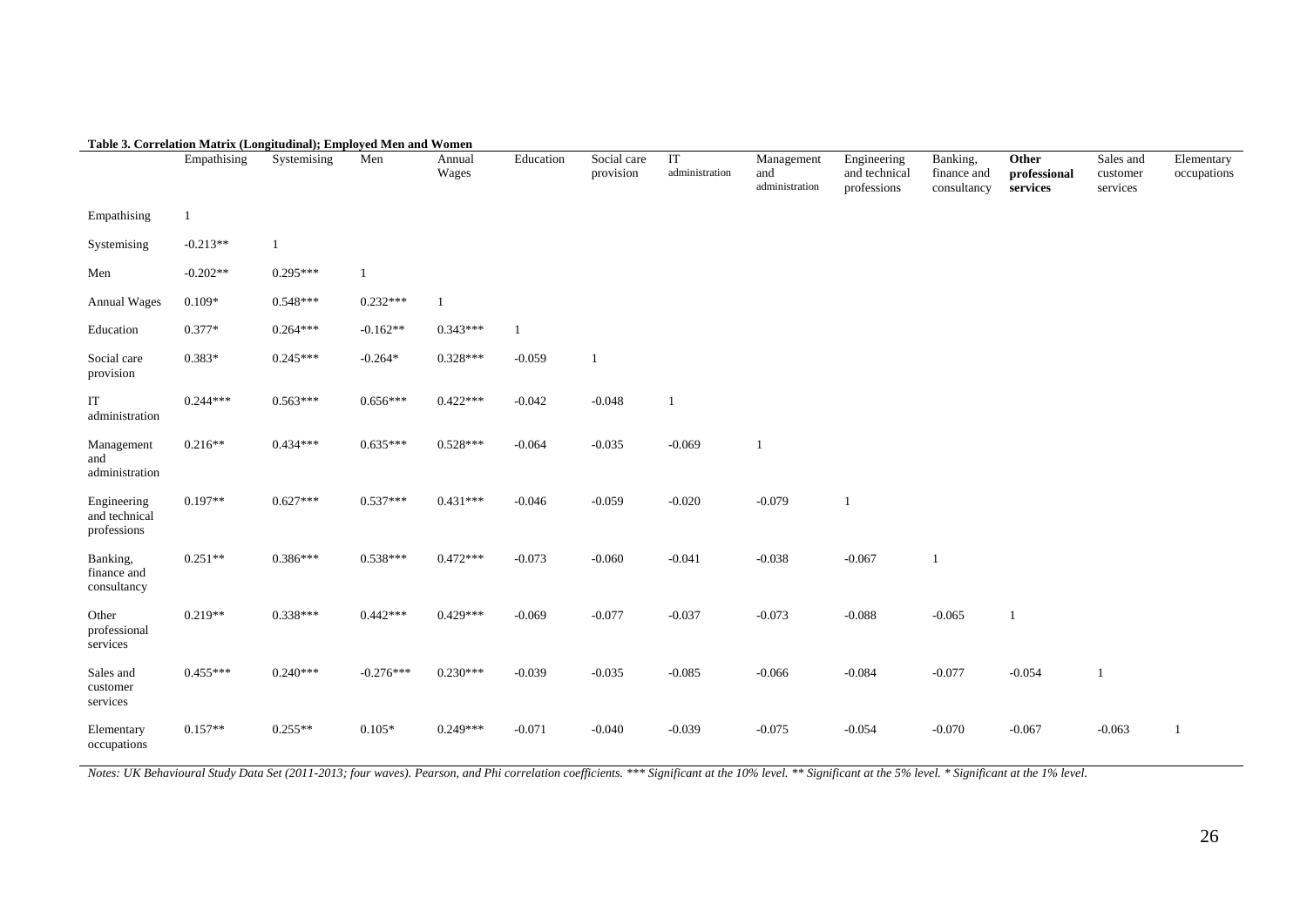#### **Table 4. Longitudinal Hourly Wage (Log) Estimations**

|                                                     | Panel I              | <b>Panel II</b>      | <b>Panel III</b>     | <b>Panel IV</b>      |
|-----------------------------------------------------|----------------------|----------------------|----------------------|----------------------|
|                                                     | Men                  | Men                  | Women                | Women                |
| Empathising                                         | $0.033(0.006)$ ***   | $0.021(0.008)$ ***   | $0.038(0.012)$ ***   | $0.025(0.010)$ ***   |
| Systemising                                         | $0.054(0.012)$ ***   | $0.037(0.015)$ ***   | $0.046(0.013)$ ***   | $0.032(0.015)$ ***   |
| Age                                                 | $0.013(0.0004)$ ***  | $0.011(0.0006)$ ***  | $0.011(0.0021)$ ***  | $0.009(0.0014)$ ***  |
| Age <sup>2</sup>                                    | $-0.000(0.0002)$ *** | $-0.000(0.0002)$ *** | $-0.000(0.0002)$ *** | $-0.000(0.0002)$ *** |
| White-British                                       | $0.068(0.0014)$ ***  | $0.054(0.0012)$ ***  | $0.061(0.013)$ ***   | $0.051(0.021)$ ***   |
| Health status                                       | $-0.086(0.019)$ ***  | $-0.083(0.019)$ ***  | $-0.153(0.014)$ ***  | $-0.121(0.025)$ ***  |
| Higher education                                    |                      | $0.321(0.014)$ ***   |                      | $0.201(0.037)$ ***   |
| Work experience                                     |                      | $0.013(0.004)$ ***   | $\overline{a}$       | $0.011(0.005)$ ***   |
| Work experience <sup>2</sup>                        |                      | $-0.000(0.0001)$ *** | $\overline{a}$       | $-0.000(0.0001)$ *** |
| Senior appointment                                  |                      | $0.115(0.027)$ ***   |                      | $0.085(0.033)$ ***   |
| Promotion                                           |                      | $0.073(0.019)$ ***   | $\overline{a}$       | $0.070(0.024)$ ***   |
| Education (primary)                                 |                      | $0.065(0.010)$ ***   |                      | $0.062(0.014)$ ***   |
| Education (primary) x Empathising                   |                      | $0.035(0.010)$ ***   | $\overline{a}$       | $0.037(0.009)$ ***   |
| Education (primary) x Systemising                   |                      | $0.027(0.012)$ ***   |                      | $0.023(0.011)$ ***   |
| Social care provision                               |                      | $0.061(0.023)$ ***   | $\overline{a}$       | $0.058(0.018)$ ***   |
| Social care provision x Empathising                 |                      | $0.033(0.012)$ ***   |                      | $0.038(0.010)$ ***   |
| Social care provision x Systemising                 |                      | $0.021(0.013)$ **    |                      | $0.027(0.010)$ ***   |
| IT administration                                   |                      | $0.091(0.010)$ ***   |                      | $0.070(0.011)$ ***   |
| IT administration x Empathising                     |                      | $0.031(0.012)$ ***   | $\overline{a}$       | $0.028(0.012)$ ***   |
| IT administration x Systemising                     |                      | $0.039(0.010)$ ***   |                      | $0.034(0.015)$ ***   |
| Management and administration                       |                      | $0.107(0.019)$ ***   |                      | $0.080(0.017)$ ***   |
| Management and administration x Empathising         |                      | $0.025(0.010)$ ***   |                      | $0.026(0.010)$ ***   |
| Management and administration x Systemising         |                      | $0.041(0.018)$ ***   |                      | $0.037(0.012)$ ***   |
| Engineering and technical professions               |                      | $0.070(0.011)$ ***   |                      | $0.065(0.013)$ ***   |
| Engineering and technical professions x Empathising |                      | $0.022(0.010)$ ***   |                      | $0.027(0.012)$ ***   |
| Engineering and technical professions x Systemising | $\overline{a}$       | $0.041(0.012)$ ***   | Ĭ.                   | $0.034(0.010)$ ***   |
| Banking, finance and consultancy                    |                      | $0.094(0.014)$ ***   | L,                   | $0.081(0.016)$ ***   |
| Banking, finance and consultancy x Empathising      |                      | $0.023(0.010)$ ***   | $\overline{a}$       | $0.025(0.009)$ ***   |
| Banking, finance and consultancy x Systemising      |                      | $0.043(0.014)$ ***   |                      | $0.032(0.015)$ ***   |
| Other professional services                         |                      | $0.068(0.014)$ ***   |                      | $0.063(0.017)$ ***   |
| Other professional services x Empathising           |                      | $0.028(0.012)$ ***   |                      | $0.025(0.010)$ ***   |
| Other professional services x Systemising           |                      | $0.035(0.015)$ ***   | $\overline{a}$       | $0.031(0.013)$ ***   |
| Sales and customer services                         |                      | $0.034(0.018)$ **    |                      | $0.025(0.010)$ ***   |
| Sales and customer services x Empathising           |                      | $0.029(0.010)$ ***   | $\overline{a}$       | $0.030(0.011)$ ***   |
| Sales and customer services x Systemising           |                      | $0.022(0.007)$ ***   |                      | $0.020(0.012)$ **    |
| Regional controls                                   | Yes                  | Yes                  | Yes                  | Yes                  |
| Time controls                                       | Yes                  | Yes                  | Yes                  | Yes                  |
| <b>Inverse Mills Ratio</b>                          | $-0.097(0.065)$      | $-0.095(0.065)$      | $-0.111(0.090)$      | $-0.111(0.090)$      |
| Wald $x^2$                                          | 264.656              | 311.392              | 274.493              | 284.403              |
| $Prob > x^2$                                        | 0.000                | 0.000                | 0.000                | 0.000                |
| Person-waves observations                           | 5,646                | 5,646                | 5,761                | 5,761                |

*Notes: UK Behavioural Study Data Set (2011-2013; four waves). We use a random effect estimator to capture unobserved heterogeneity. The estimations are corrected for sample selection bias. We control for a standard set of variables that help the identification of the labour force participation model, including: the highest educational attainment of the respondent's father. Elementary occupations, East Midlands and the 2011 second-semester-time-period are the reference categories (excluded categories).Robust standard errors clustered at the occupation level are presented. \*\* Significant at the 5% level. \*\*\* Significant at the 1% level.*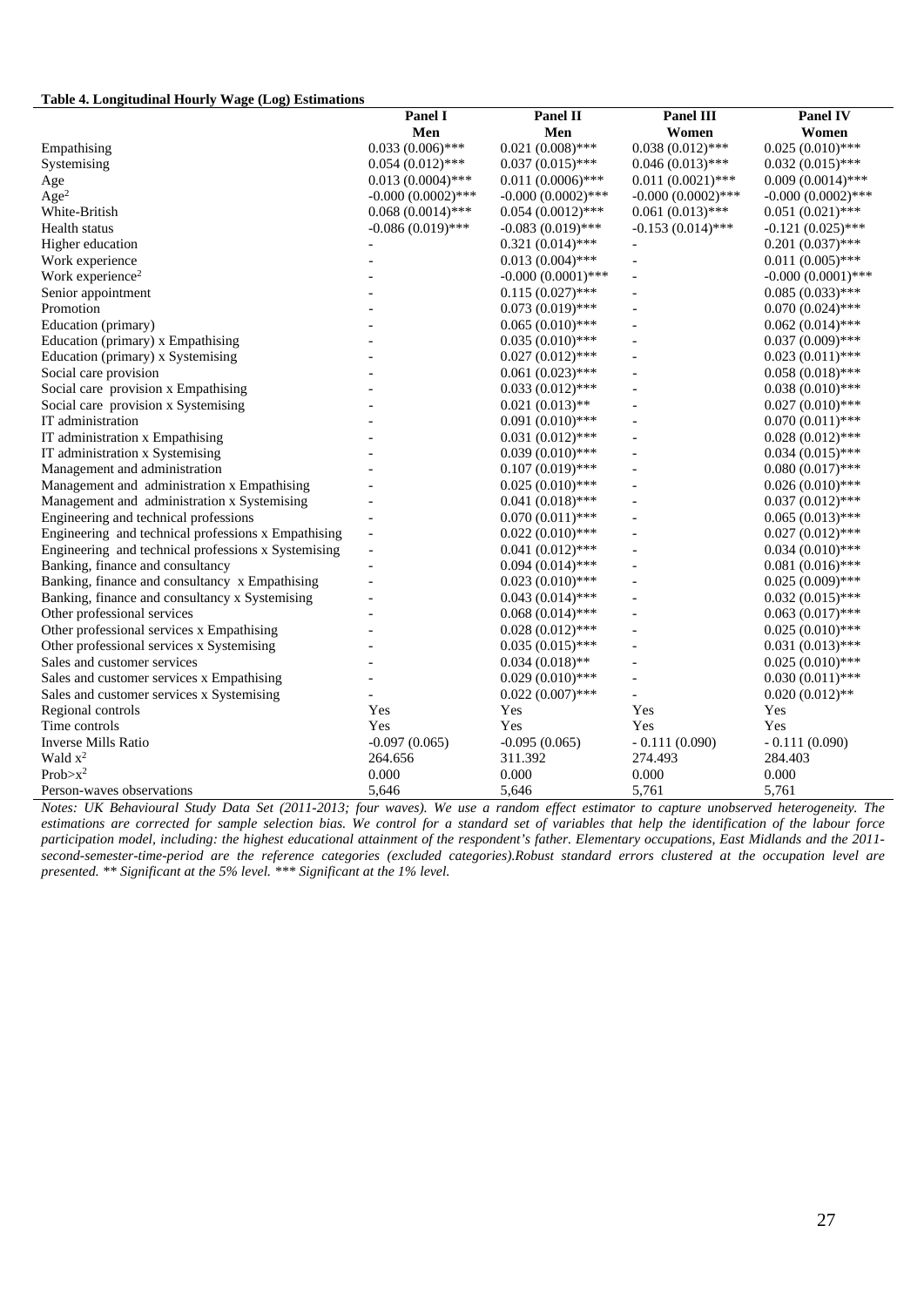| <b>Description</b>                                                                                                                                                                                                                          | Coefficient | Standard error | Wage effects as a<br>proportion<br>(percentage points)<br>of the gross<br>differential |
|---------------------------------------------------------------------------------------------------------------------------------------------------------------------------------------------------------------------------------------------|-------------|----------------|----------------------------------------------------------------------------------------|
| Difference:                                                                                                                                                                                                                                 |             |                |                                                                                        |
| (1) Log hourly wages                                                                                                                                                                                                                        | 0.211       |                |                                                                                        |
| Differences due to:                                                                                                                                                                                                                         |             |                |                                                                                        |
| (2) Endowments                                                                                                                                                                                                                              | 0.138       | $(0.012)$ ***  | 65.41%                                                                                 |
| (3) Coefficients                                                                                                                                                                                                                            | 0.035       | $(0.008)$ ***  | 16.58%                                                                                 |
| (4) Other characteristics (Inverse Mills Ratio,<br>Interactions)                                                                                                                                                                            | 0.038       | $(0.011)$ ***  | 18.01%                                                                                 |
| Differences due to empathising characteristics:                                                                                                                                                                                             |             |                |                                                                                        |
| (5) Endowments                                                                                                                                                                                                                              | 0.005       | $(0.002)$ ***  | 2.36%                                                                                  |
| (6) Coefficients                                                                                                                                                                                                                            | 0.004       | $(0.002)$ ***  | 1.89%                                                                                  |
| Differences due to systemising coefficients:                                                                                                                                                                                                |             |                |                                                                                        |
| (6) Endowments                                                                                                                                                                                                                              | 0.011       | $(0.004)$ ***  | 5.21%                                                                                  |
| (7) Coefficients                                                                                                                                                                                                                            | 0.007       | $(0.002)$ ***  | 3.31%                                                                                  |
| <b>Controls:</b>                                                                                                                                                                                                                            |             |                |                                                                                        |
| Age, White-British, Health status, Higher<br>education, Working experience, Occupations,<br>Senior Appointments, Promotion, Regions, Time<br>Notes: UK Behavioural Study Data Set (2011-2013; four waves). *** Significant at the 1% level. | Yes         |                |                                                                                        |

## **Table 5. Oaxaca Decomposition Results for Brain Types**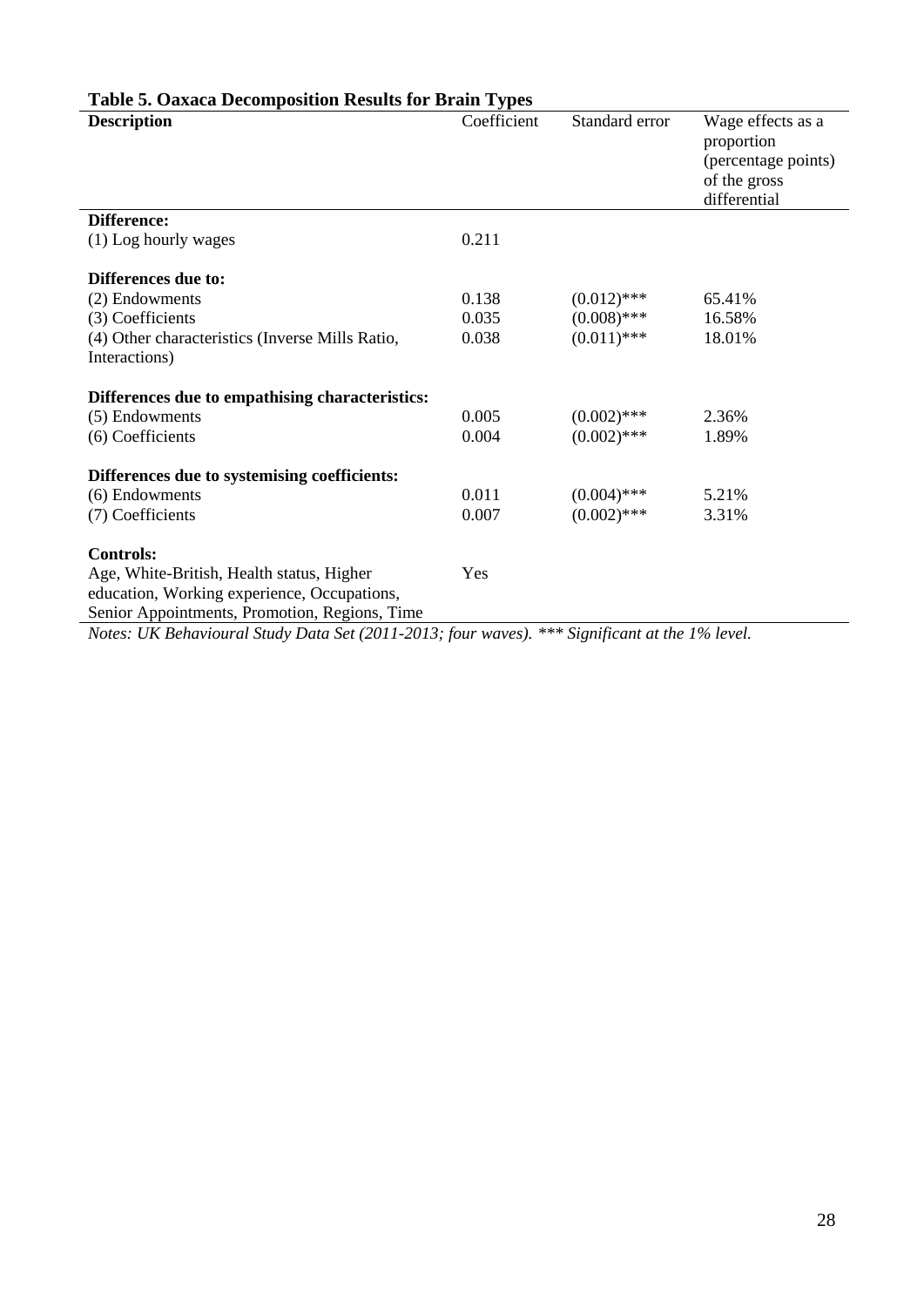|  | Table 6. Longitudinal wage estimations |
|--|----------------------------------------|
|  |                                        |

| $\frac{1}{2}$                                      | <b>Panel I</b>      | <b>Panel II</b>     |
|----------------------------------------------------|---------------------|---------------------|
|                                                    | Men                 | Women               |
|                                                    |                     |                     |
| <b>Specification 1.</b>                            |                     |                     |
| Employees having either a Type-S or a Type-E brain |                     |                     |
| Type-S brain (vs Type-E brain)                     | $0.098(0.021)$ ***  | $0.063(0.018)$ ***  |
| Inverse Mills Ratio                                | $-0.095(0.075)$     | $-0.118(0.094)$     |
| Wald $x^2$                                         | 303.437             | 244.115             |
| $Prob > x^2$                                       | 0.000               | 0.000               |
| Person-waves observations                          | 4,346               | 3,629               |
| <b>Specification 2.</b>                            |                     |                     |
| Employees having either a Type-S or a Type-B brain |                     |                     |
| Type-S brain (vs Type-B brain)                     | $0.063(0.005)$ ***  | $0.041(0.006)$ ***  |
| <b>Inverse Mills Ratio</b>                         | $-0.091(0.078)$     | $-0.112(0.085)$     |
| Wald $x^2$                                         | 312.862             | 243.423             |
| $Prob > x^2$                                       | 0.000               | 0.000               |
| Person-waves observations                          | 3,895               | 2,937               |
| <b>Specification 3.</b>                            |                     |                     |
| Employees having either a Type-E or a Type-B brain |                     |                     |
| Type-E brain (vs Type-B brain)                     | $-0.037(0.010)$ *** | $-0.029(0.006)$ *** |
| <b>Inverse Mills Ratio</b>                         | $-0.085(0.074)$     | $-0.106(0.097)$     |
| Wald $x^2$                                         | 299.834             | 232.977             |
| $Prob > x^2$                                       | 0.000               | 0.000               |
| Person-waves observations                          | 2,935               | 4,838               |

*Notes: UK Behavioural Study Data Set (2011-2013; four waves). We use a random effect estimator to capture unobserved heterogeneity. The estimations are corrected for sample selection bias. We control for a standard set of variables that help the identification of the labour force participation model, including: the highest educational attainment of the respondent's father. Elementary occupations, East Midlands and the 2011-second-semester-time-period are the reference categories (excluded categories). Each panel controls for age, ethnicity, health status, higher-education, work experience, senior appointment, promotion, occupations, regional and time controls. Robust standard errors clustered at the occupation level are presented. \*\*\* Significant at the 1% level.*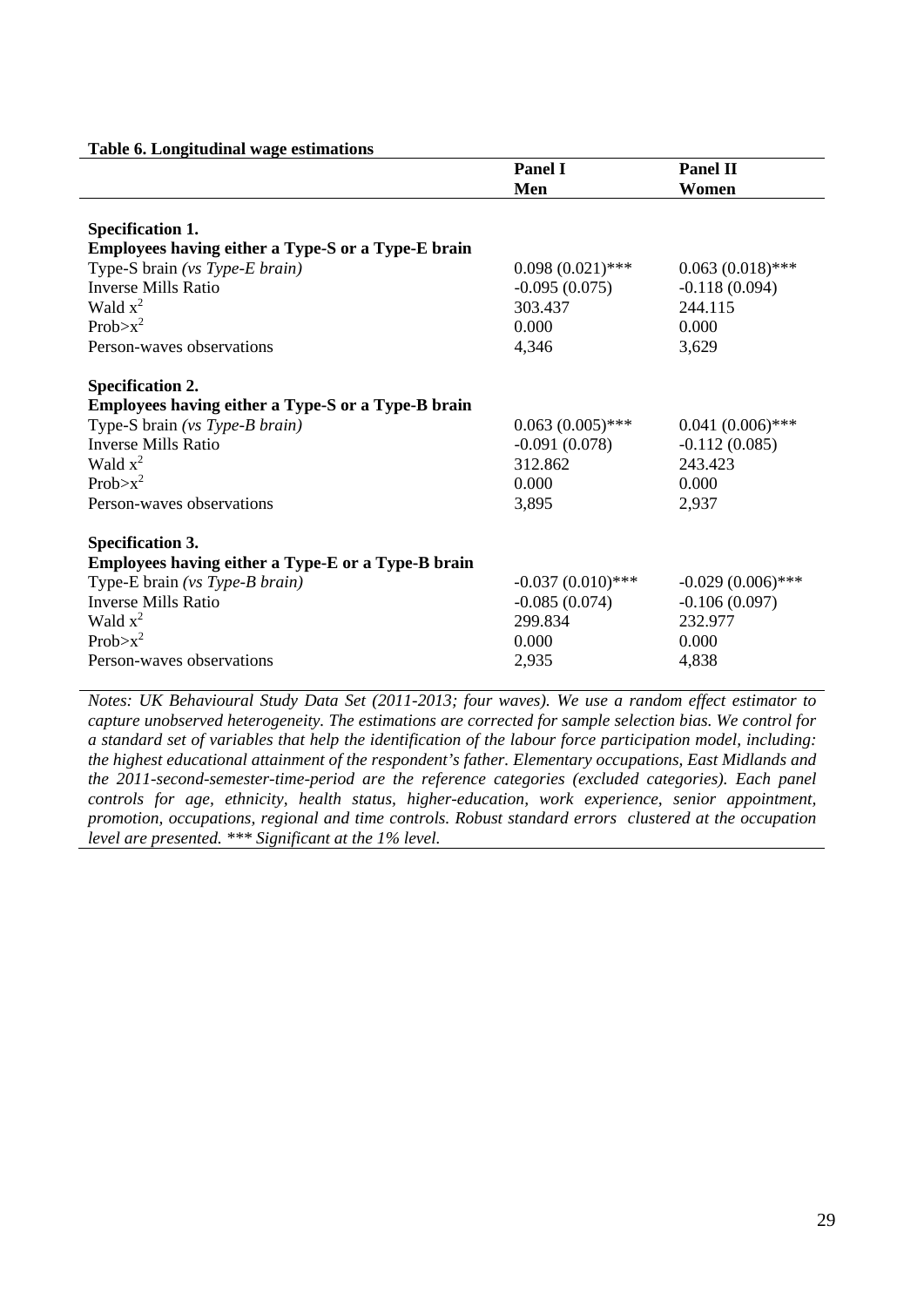| <b>Appendix I</b>                   |                                                                                                                                                |
|-------------------------------------|------------------------------------------------------------------------------------------------------------------------------------------------|
| <b>Variables Coding</b>             |                                                                                                                                                |
| <b>Variables</b>                    | Coding                                                                                                                                         |
| Hourly wages                        | Natural logarithm of hourly wages                                                                                                              |
| Empathising                         | Index based on the empathising questionnaire; continuous variable                                                                              |
| Systemising                         | Index based on the systemising questionnaire; continuous variable                                                                              |
| Type-E brain                        | Those whose empathy is at a statistically significant higher level than their                                                                  |
| Type-S brain                        | systemising<br>Those whose systemising is at a statistically significant higher level than their<br>empathy                                    |
| Type-B brain                        | Those whose empathy is at the same level as their systemising (i.e. statistically<br>insignificant difference between empathy and systemising) |
| Age                                 | Years of age                                                                                                                                   |
| White-British                       | 1 if the individual is White-British; 0 otherwise                                                                                              |
| Health status                       | 1 if the individual has a health limitation or disability; 0 otherwise                                                                         |
| Higher education                    | 1 if the individual has university diploma; 0 otherwise                                                                                        |
| Labour force                        | 1 if the individual is employed or unemployed; 0 otherwise (i.e. inactive)                                                                     |
| Employed                            | 1 if the individual is employed; 0 otherwise                                                                                                   |
| Work experience                     | Years of actual working experience                                                                                                             |
| Senior appointment                  | 1 if the individual holds a senior appointment in his/her current work; 0 otherwise                                                            |
| Promotion                           | 1 if the individual got a promotion in the previous semester; 0 otherwise                                                                      |
| Father's higher education           | 1 if individual's father has university diploma; 0 otherwise                                                                                   |
| Education (primary)                 | 1 if individual's occupation is in primary education; 0 otherwise                                                                              |
| Social care provision               | 1 if individual's occupation is in social care provision; 0 otherwise                                                                          |
| IT administration                   | 1 if individual's occupation is in IT-administration; 0 otherwise                                                                              |
| Management and                      | 1 if individual's occupation is in management and administrative; 0 otherwise                                                                  |
| administrative                      |                                                                                                                                                |
| Engineering and technical           | 1 if individual's occupation is in engineering and technical professions; 0                                                                    |
| professions                         | otherwise                                                                                                                                      |
| Banking, finance and<br>consultancy | 1 if individual's occupation is in banking, finance and consultancy; 0 otherwise                                                               |
| Other professional services         | 1 if individual's occupation is in other professional services; 0 otherwise                                                                    |
| Sales and customer services         | 1 if individual's occupation is in sales and customer services; 0 otherwise                                                                    |
| Elementary occupations              | Reference category (for the occupations)                                                                                                       |
| East of England                     | 1 if the individual lives in East of England; 0 otherwise                                                                                      |
| London                              | 1 if the individual lives in London; 0 otherwise                                                                                               |
| North East                          | 1 if the individual lives in North East; 0 otherwise                                                                                           |
| North West                          | 1 if the individual lives in North West; 0 otherwise                                                                                           |
| Northern Ireland                    | 1 if the individual lives in Northern Ireland; 0 otherwise                                                                                     |
| Scotland                            | 1 if the individual lives in Scotland; 0 otherwise                                                                                             |
| South East                          | 1 if the individual lives in South East; 0 otherwise                                                                                           |
| South West                          | 1 if the individual lives in South West; 0 otherwise                                                                                           |
| Wales                               | 1 if the individual lives in Wales; 0 otherwise                                                                                                |
| <b>West Midlands</b>                | 1 if the individual lives in West Midlands; 0 otherwise                                                                                        |
| Yorkshire and the Humber            | 1 if the individual lives in Yorkshire and the Humber; 0 otherwise                                                                             |
| East Midlands                       | Reference category (for the regions)                                                                                                           |
| 2011 second semester                | Reference category (for the time periods)                                                                                                      |
| 2012 first semester                 | 1 if the observations correspondent to the second wave; 0 otherwise                                                                            |
| 2012 second semester                | 1 if the observations correspondent to the third wave; 0 otherwise                                                                             |
| 2013 first semester                 | 1 if the observations correspondent to the fourth wave; 0 otherwise                                                                            |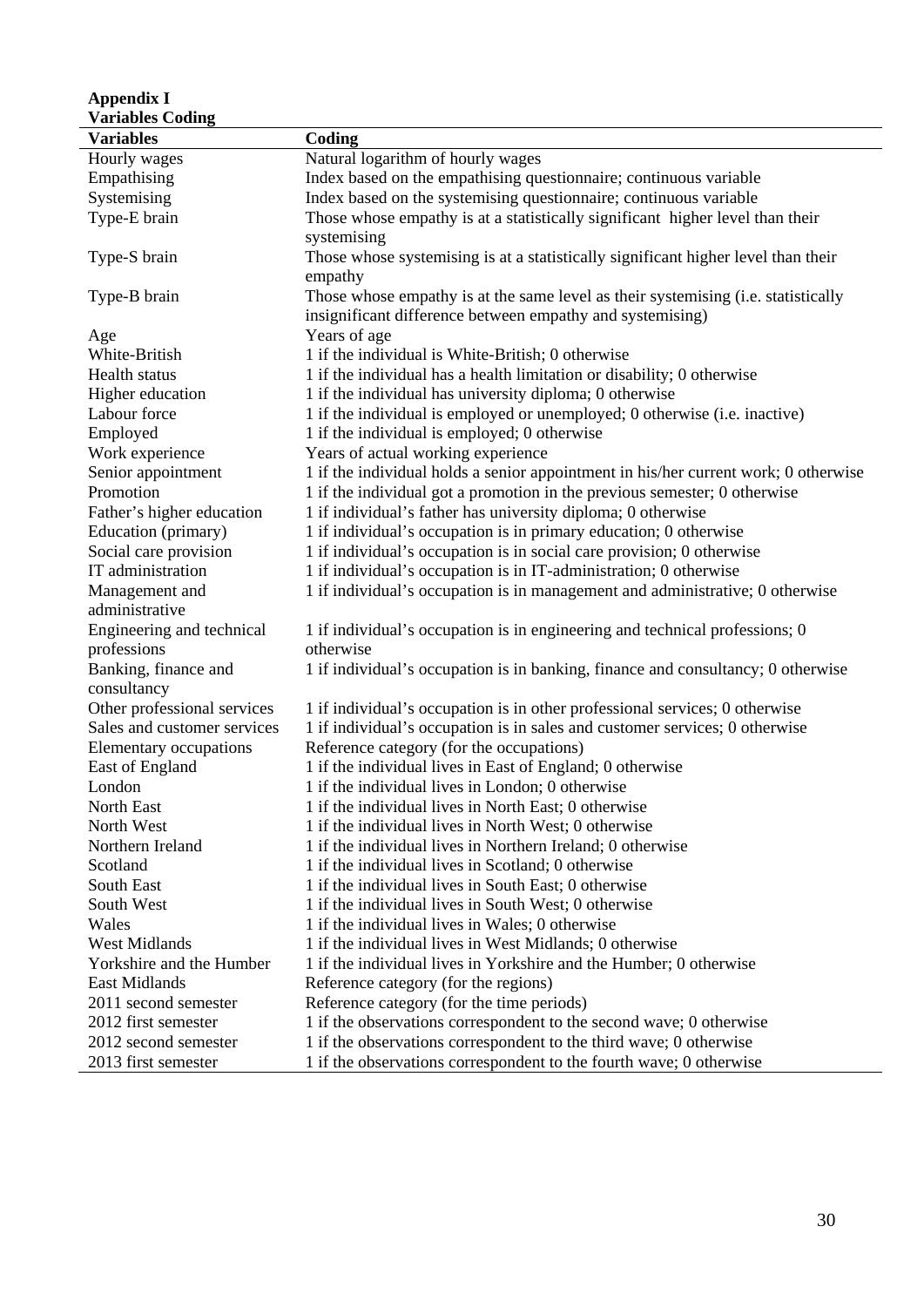| Table A. Descriptive Statistics (per wave): Men |               |           |               |           |
|-------------------------------------------------|---------------|-----------|---------------|-----------|
| <b>Variables</b>                                | 2011          | 2012      | 2012          | 2013      |
|                                                 | <b>Second</b> | First     | <b>Second</b> | First     |
|                                                 | semester      | semester  | semester      | semester  |
|                                                 |               |           |               |           |
| Empathising (continuous)                        | 39.32         | 39.18     | 39.76         | 39.27     |
| Systemising (continuous)                        | 46.76         | 47.21     | 46.93         | 47.13     |
| Type-E brain $(\%)$                             | 30.21         | 30.34     | 30.25         | 30.24     |
| Type-S brain $(\%)$                             | 47.35         | 46.92     | 47.27         | 47.21     |
| Type-B brain $(\%)$                             | 22.44         | 22.74     | 22.48         | 22.55     |
| Age (continuous)                                | 32.11         | 33.08     | 33.19         | 34.16     |
| White-British (%)                               | 82.32         | 82.32     | 82.32         | 82.32     |
| Health status (%)                               | 12.57         | 12.34     | 12.14         | 12.53     |
| Higher education (%)                            | 29.94         | 30.17     | 30.17         | 30.17     |
| Labour force (%)                                | 84.46         | 84.45     | 84.51         | 84.42     |
| Employed (%)                                    | 76.11         | 76.03     | 76.23         | 76.19     |
| Annual wages (continuous)                       | 32,257.53     | 32,892.37 | 33,138.52     | 33,748.39 |
| Weekly working hours (continuous)               | 41.38         | 41.18     | 41.22         | 41.23     |
| Work experience (continuous)                    | 10.69         | 11.49     | 11.94         | 12.47     |
| Senior appointment (%)                          | 22.61         | 22.64     | 22.64         | 22.68     |
| Promotion (%)                                   | 11.14         | 11.15     | 11.15         | 11.17     |
| Father's higher education (%)                   | 25.09         | 25.09     | 25.09         | 25.09     |
| Occupations:                                    |               |           |               |           |
| Education (primary) (%)                         | 5.67          | 5.67      | 5.67          | 5.67      |
| Social care provision (%)                       | 7.48          | 7.48      | 7.45          | 7.50      |
| IT administration (%)                           | 8.88          | 8.88      | 8.88          | 8.88      |
| Management and administration (%)               | 13.45         | 13.42     | 13.42         | 13.45     |
| Engineering and technical professions (%)       | 12.38         | 12.38     | 12.38         | 12.39     |
| Banking, finance and consultancy (%)            | 10.26         | 10.29     | 10.25         | 10.28     |
| Other professional services (%)                 | 15.29         | 15.29     | 15.33         | 15.31     |
| Sales and customer services (%)                 | 11.28         | 11.28     | 11.31         | 11.30     |
| Elementary occupations (%)                      | 15.20         | 15.20     | 15.20         | 15.15     |
| Regions:                                        |               |           |               |           |
| East Midlands (%)                               | 8.92          | 8.92      | 8.92          | 8.92      |
| East of England (%)                             | 7.36          | 7.36      | 7.36          | 7.36      |
|                                                 |               | 9.20      |               |           |
| London $(\%)$                                   | 9.20          |           | 9.20          | 9.20      |
| North East (%)                                  | 8.29          | 8.29      | 8.29          | 8.29      |
| North West (%)                                  | 7.22          | 7.22      | 7.22          | 7.22      |
| Northern Ireland (%)                            | 9.30          | 9.30      | 9.30          | 9.30      |
| Scotland $(\%)$                                 | 9.39          | 9.39      | 9.39          | 9.39      |
| South East (%)                                  | 7,03          | 7,03      | 7,03          | 7,03      |
| South West (%)                                  | 7.21          | 7.21      | 7.21          | 7.21      |
| Wales $(\%)$                                    | 9.28          | 9.28      | 9.28          | 9.28      |
| West Midlands (%)                               | 9.26          | 9.26      | 9.26          | 9.26      |
| Yorkshire and the Humber (%)                    | 7.50          | 7.50      | 7.50          | 7.50      |
| Observations                                    | 1,815         | 1,864     | 1,825         | 1,835     |

## **Appendix II**

*Notes: UK Behavioural Study Data Set (2011-2013; four waves).*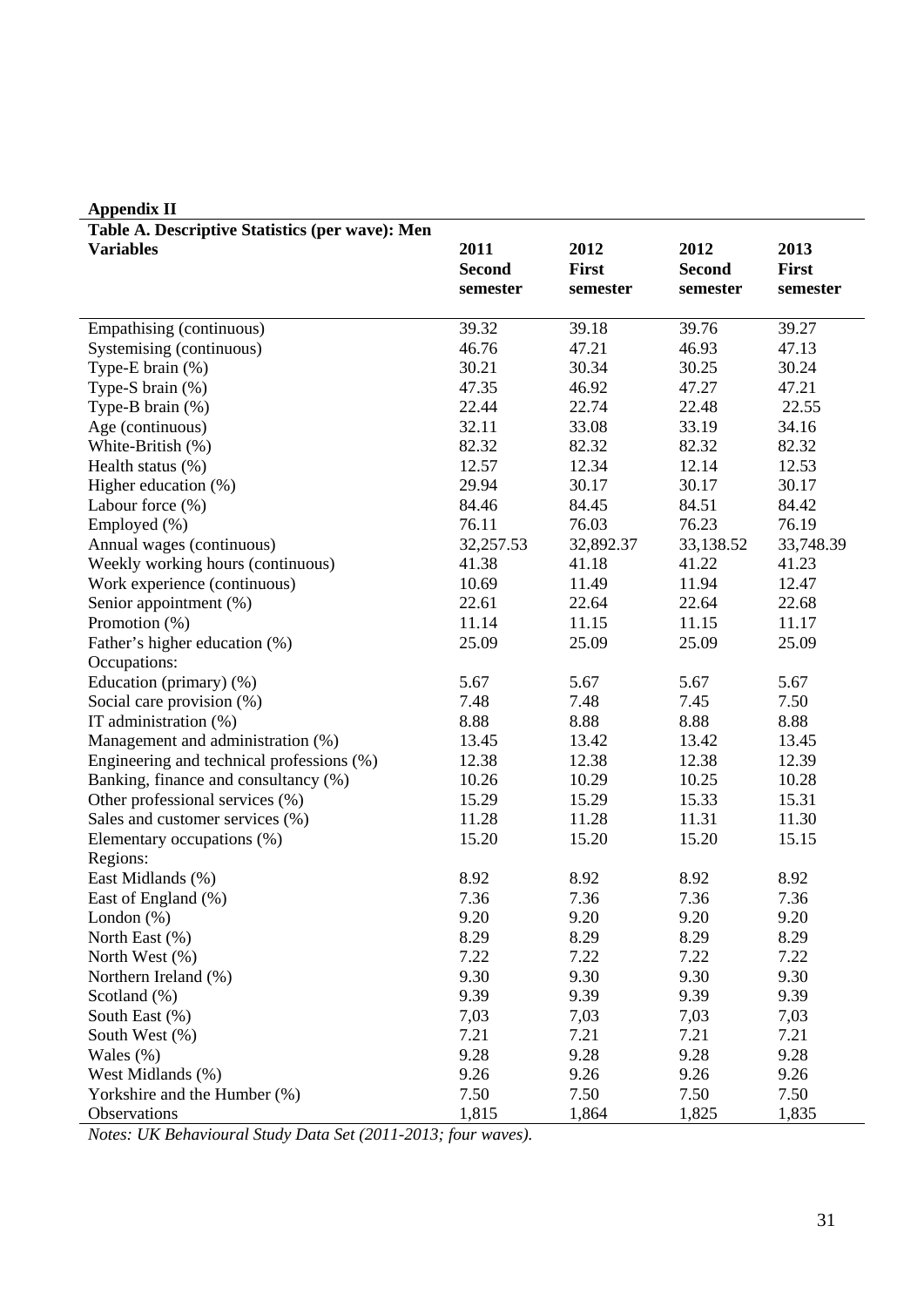| Table B. Descriptive Statistics (per wave): Women |               |           |               |           |
|---------------------------------------------------|---------------|-----------|---------------|-----------|
| <b>Variables</b>                                  | 2011          | 2012      | 2012          | 2013      |
|                                                   | <b>Second</b> | First     | <b>Second</b> | First     |
|                                                   | semester      | semester  | semester      | semester  |
|                                                   |               |           |               |           |
| Empathising (continuous)                          | 42.63         | 42.58     | 42.89         | 42.55     |
| Systemising (continuous)                          | 28.37         | 28.46     | 28.41         | 28.37     |
| Type-E brain $(\%)$                               | 48.16         | 48.29     | 48.37         | 48.25     |
| Type-S brain $(\%)$                               | 15.62         | 15.59     | 15.48         | 15.55     |
| Type-B brain (%)                                  | 36.22         | 36.12     | 36.15         | 36.20     |
| Age (continuous)                                  | 34.67         | 35.17     | 35.68         | 36.15     |
| White-British (%)                                 | 81.76         | 81.76     | 81.76         | 81.76     |
| Health status (%)                                 | 18.27         | 18.36     | 18.31         | 18.33     |
| Higher education (%)                              | 31.45         | 31.52     | 3.54          | 31.54     |
| Labour force $(\% )$                              | 75.63         | 75.72     | 75.61         | 75.72     |
| Employed (%)                                      | 66.37         | 66.52     | 66.72         | 66.58     |
| Annual wages (continuous)                         | 26,614.28     | 27,032.55 | 27,201.38     | 27,656.76 |
| Weekly working hours (continuous)                 | 37.46         | 37.54     | 37.52         | 37.48     |
| Work experience (continuous)                      | 7.26          | 7.97      | 8.54          | 8.94      |
| Senior appointment (%)                            | 11.11         | 11.13     | 11.13         | 10.13     |
| Promotion (%)                                     | 6.21          | 6.22      | 6.22          | 6.22      |
| Father's higher education (%)                     | 24.24         | 24.24     | 24.24         | 24.24     |
| Occupations:                                      |               |           |               |           |
| Education (primary) (%)                           | 9.37          | 9.37      | 9.37          | 9.37      |
| Social care provision (%)                         | 16.60         | 16.65     | 16.65         | 16.64     |
| IT administration (%)                             | 5.43          | 5.43      | 5.40          | 5.38      |
| Management and administration (%)                 | 8.50          | 8.52      | 8.52          | 8.53      |
| Engineering and technical professions (%)         | 6.38          | 6.36      | 6.37          | 6.37      |
| Banking, finance and consultancy (%)              | 8.39          | 8.37      | 8.37          | 8.39      |
| Other professional services (%)                   | 13.70         | 13.65     | 13.67         | 13.67     |
| Sales and customer services (%)                   | 18.82         | 18.84     | 18.82         | 18.82     |
| Elementary occupations (%)                        | 12.70         | 12.70     | 12.72         | 12.72     |
| Regions:                                          |               |           |               |           |
| East Midlands (%)                                 | 7.25          | 7.25      | 7.25          | 7.25      |
| East of England (%)                               | 8.10          | 8.10      | 8.10          | 8.10      |
| London $(\%)$                                     | 9.12          | 9.12      | 9.12          | 9.12      |
| North East (%)                                    | 7.57          | 7.57      | 7.57          | 7.57      |
| North West (%)                                    | 7.12          | 7.12      | 7.12          | 7.12      |
| Northern Ireland (%)                              | 9.20          | 9.20      | 9.20          | 9.20      |
| Scotland (%)                                      | 9.24          | 9.24      | 9.24          | 9.24      |
| South East (%)                                    | 8.28          | 8.28      | 8.28          | 8.28      |
| South West (%)                                    | 8.38          | 8.38      | 8.38          | 8.38      |
| Wales $(\%)$                                      | 7.38          | 7.38      | 7.38          | 7.38      |
| West Midlands (%)                                 | 8.91          | 8.91      | 8.91          | 8.91      |
| Yorkshire and the Humber (%)                      | 9.22          | 9.22      | 9.22          | 9.22      |
| Observations                                      | 2,209         | 2,193     | 2,256         | 2,234     |
|                                                   |               |           |               |           |

# **Appendix II**

*Notes: UK Behavioural Study Data Set (2011-2013; four waves).*